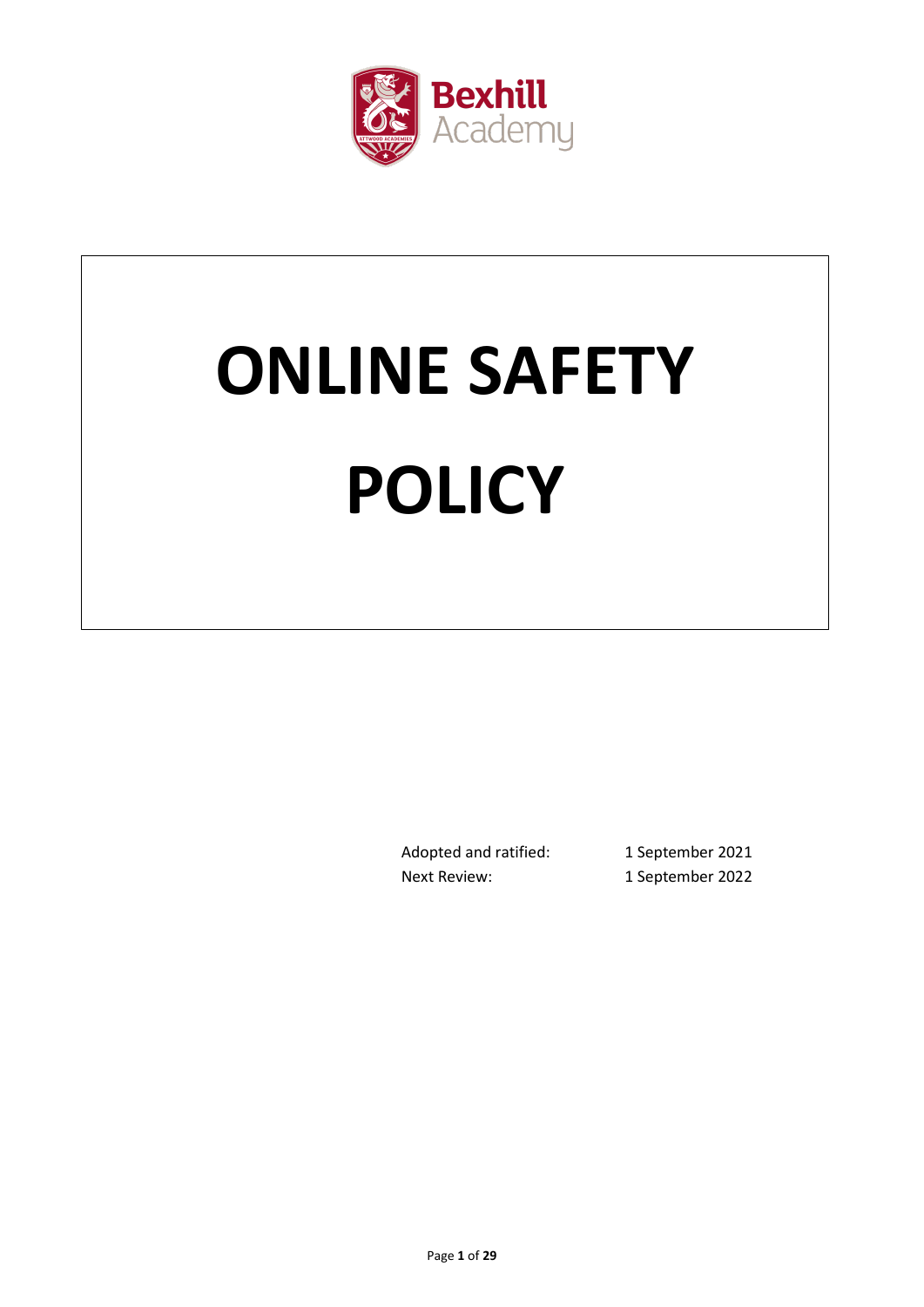# **Contents**

| Using the Online Safety Policy Template                                 |    |
|-------------------------------------------------------------------------|----|
| 1. Policy Aims                                                          | 4  |
| 2. Policy Scope                                                         | 4  |
| 2.1 Links with other policies and practices                             | 5  |
| 3. Monitoring and Review                                                | 5  |
| 4. Roles and Responsibilities                                           | 5  |
| 4.1 The leadership and management team                                  | 5  |
| 4.2 The Designated Safeguarding Lead                                    | 6  |
| 4.3 Members of staff                                                    | 6  |
| 4.4 Staff who manage the technical environment                          | 6  |
| 4.5 Learners                                                            | 7  |
| 4.6 Parents                                                             | 7  |
| 5. Education and Engagement Approaches                                  | 7  |
| 5.1 Education and engagement with learners                              | 7  |
| 5.2 Vulnerable Learners                                                 | 8  |
| 5.3 Training and engagement with staff                                  | 8  |
| 5.4 Awareness and engagement with parents                               | 8  |
| 6. Reducing Online Risks                                                | 9  |
| 7. Safer Use of Technology                                              | 9  |
| 7.1 Classroom Use                                                       | 9  |
| 7.2 Managing Internet Access                                            | 10 |
| 7.3 Filtering and Monitoring                                            | 10 |
| 7.4 Managing Personal Data Online                                       | 11 |
| 7.5 Security and Management of Information Systems                      | 11 |
| 7.6 Managing the Safety of the Website                                  | 12 |
| 7.7 Publishing Images and Videos Online                                 | 12 |
| 7.8 Managing Email                                                      | 12 |
| 7.9 Live Stream Lessons for Remote Learning                             | 13 |
| 7.10 Management of Learning Platforms                                   | 14 |
| 7.11 Management of Applications (apps) used to Record Learners Progress | 15 |
| 8. Social Media                                                         | 15 |
| 8.1 Expectations                                                        | 15 |
| 8.2 Staff Personal Use of Social Media                                  | 16 |
| 8.3 Learners' Personal Use of Social Media                              | 17 |
| 8.4 Official Use of Social Media                                        | 17 |
| 9. Use of Personal Devices and Mobile Phones                            | 18 |
| 9.1 Expectations                                                        | 18 |
| 9.2 Staff Use of Personal Devices and Mobile Phones                     | 19 |
| 9.3 Learners' Use of Personal Devices and Mobile Phones                 | 19 |
| 9.4 Visitors' Use of Personal Devices and Mobile Phones                 | 20 |
| 9.5 Officially provided mobile phones and devices                       | 21 |
| 10. Responding to Online Safety Incidents and Concerns                  | 21 |

**Page no**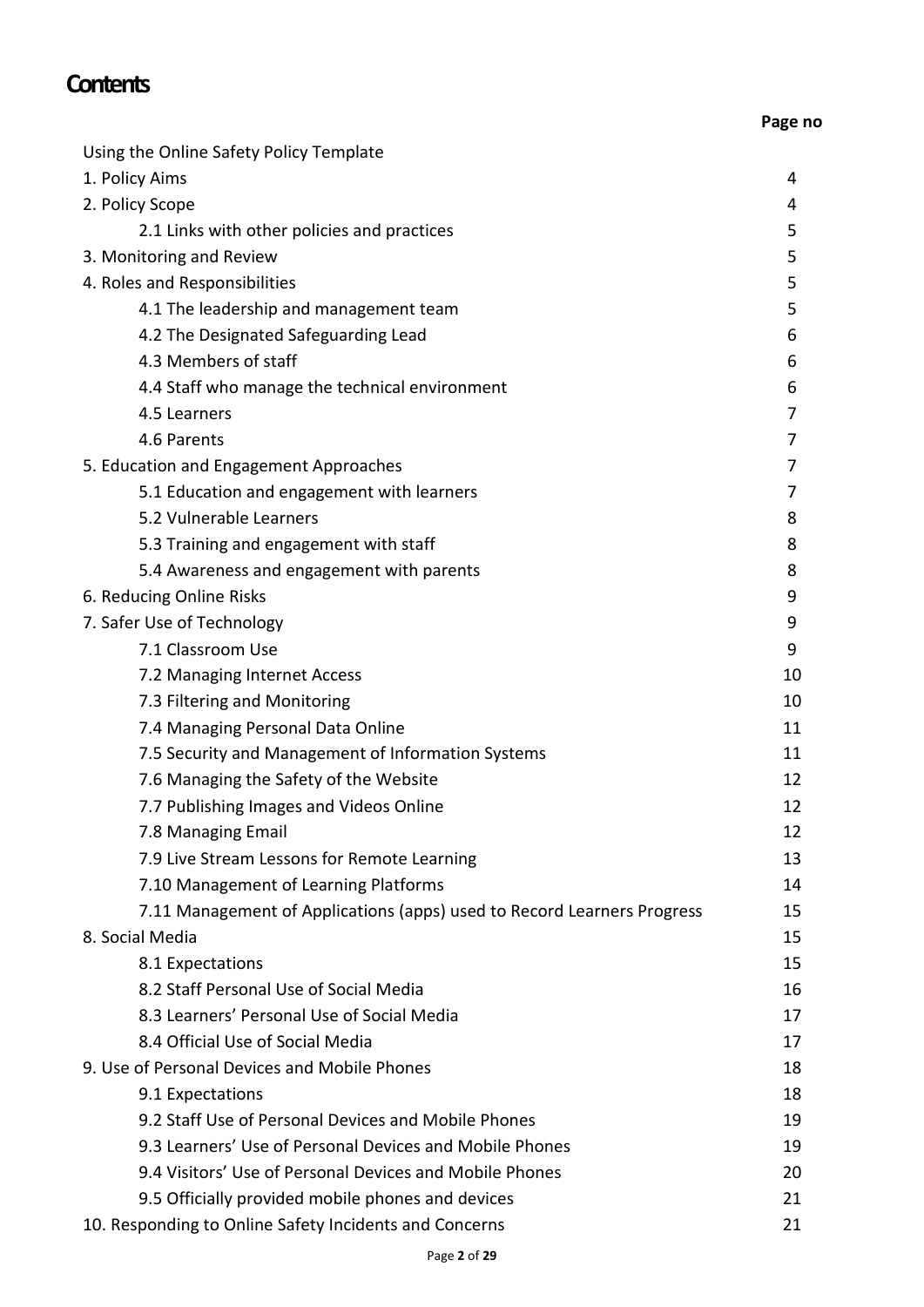| 10.1 Concerns about Learner Welfare                                               | 21 |
|-----------------------------------------------------------------------------------|----|
| 10.2 Staff Misuse                                                                 | 21 |
| 11. Procedures for Responding to Specific Online Incidents or Concerns            | 22 |
| 11.1 Online Sexual Violence and Sexual Harassment between Children                | 22 |
| 11.2 Youth Produced Sexual Imagery or "Sexting" "Sharing Nudes and semi<br>nudes" | 23 |
| 11.3 Online Child Sexual Abuse and Exploitation including County Lines            | 24 |
| 11.4 Indecent Images of Children (IIOC)                                           | 24 |
| 11.5 Cyberbullying                                                                | 25 |
| 11.6 Cybercrimes                                                                  |    |
| 11.7 Online Hate                                                                  | 25 |
| 11.8 Online Radicalisation and Extremism                                          | 26 |
| 12. Useful Links for Educational Settings                                         | 26 |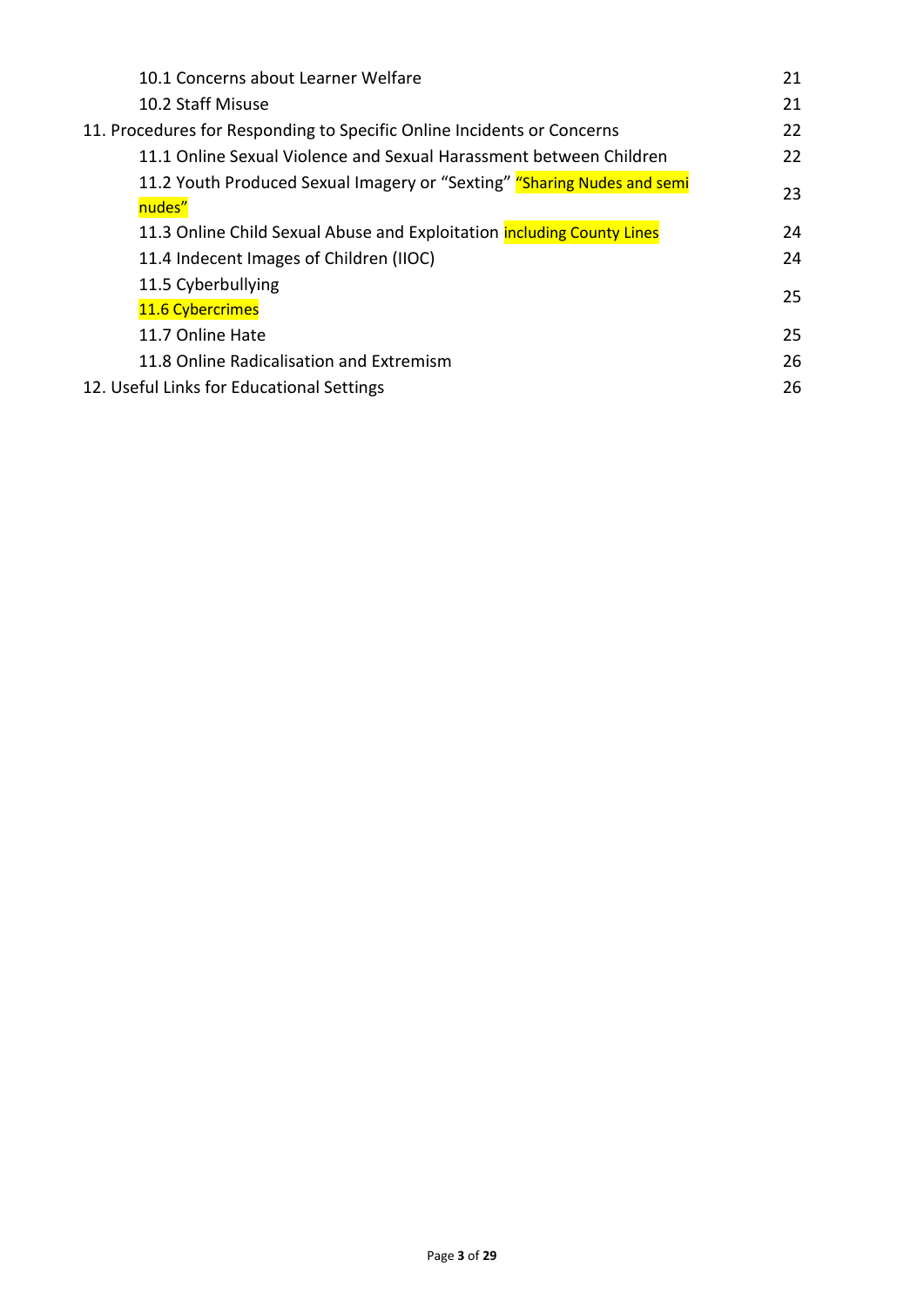# **Key Details**

# **Designated Safeguarding Lead (s): Mark Linch Associate Assistant Principal**

# **Named Governor with lead responsibility: Sara Attwood**

**Date written: September 2021**

# **Date agreed and ratified by Governing Body: September 2021**

**Date of next review: March 2022 or as required**

# **This policy will be reviewed at least annually. It will also be revised following any concerns and/or updates to national and local guidance or procedure**

# **1. Policy Aims**

Bexhill Academy is committed to providing a safe environment for online learning. This commitment remains the same in the difficult circumstances brought about by the COVID-19 outbreak. During the period of remote learning our expectations of staff and pupils also remain the same, and the principles and practices of the academy's Safeguarding and Child Protection Policy and Online Safety Policy, the staff Code of Conduct and Acceptable Use Agreements for staff and pupils will continue to apply, both to existing and any new online and distance learning arrangements introduced. Staff and pupils must review these policies and ensure that they adhere to them at all times.

This policy takes account of the DfE statutory guidance Keeping Children Safe in Education 2020 and the East Sussex Safeguarding Children Partnership procedures, reflecting the additional responsibility with regards to online safety and remote learning. The 2017 Health and Well Being Survey for the academy showed that 74% of respondents used the internet for the purpose of learning. This figure will significantly increase as a result of national lockdown and remote learning. Bexhill Academy therefore recognises the importance of online safety for all community users.

The purpose of Bexhill Academy's online safety policy is to:

- Safeguard and protect all members of Bexhill Academy's community online.
- Identify approaches to educate and raise awareness of online safety throughout the community.
- Enable all staff to work safely and responsibly, to role model positive behaviour online and to manage professional standards and practice when using technology.
- Identify clear procedures to use when responding to online safety concerns.

Bexhill Academy identifies that the issues classified within online safety are considerable, but can be broadly categorised into three areas of risk:

- **Content:** being exposed to illegal, inappropriate or harmful material
- **Contact:** being subjected to harmful online interaction with other users
- **Conduct:** personal online behaviour that increases the likelihood of, or causes, harm.
- **Commerce:** risks such as online gambling, inappropriate advertising, phishing and or financial scams.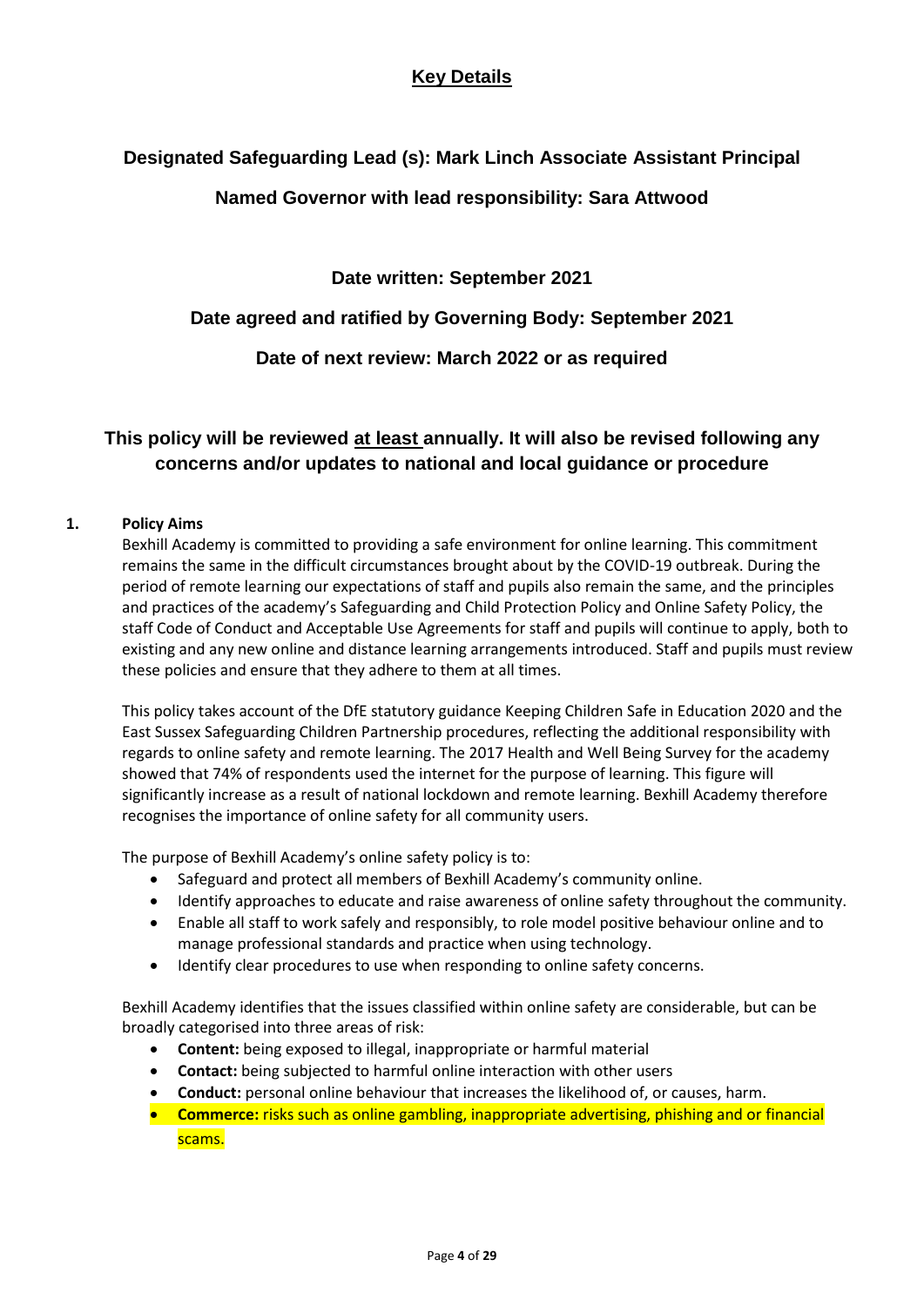### **2. Policy Scope**

Bexhill Academy believes that online safety is an essential part of safeguarding and acknowledges its duty to ensure that all learners and staff are protected from potential harm online.

Bexhill Academy identifies that the internet and associated devices, such as computers, tablets, mobile phones and games consoles, are an important part of everyday life.

Bexhill Academy believes that learners should be empowered to build resilience and to develop strategies to manage and respond to risk online.

This policy applies to all staff including the Trust Board, teachers, support staff, external contractors, visitors, volunteers and other individuals who work for, or provide services on behalf of the setting (collectively referred to as "staff" in this policy) as well as learners, parents and carers.

This policy applies to all access to the internet and use of technology, including personal devices, or where learners, staff or other individuals have been provided with setting issued devices for use off-site, such as a work laptops, tablets or mobile phones.

• The Education and Inspections Act 2006 empowers Headteachers/Principals to such extent as is reasonable to regulate the behaviour of students when they are off the school/academy site and empowers members of staff to impose disciplinary penalties for inappropriate behaviour. E.g. online bullying or online safety incidents which may take place outside of the school/academy but is linked to member of the school/academy.

 In this respect the academy will deal with such incidents within this policy and associated behaviour and antibullying policies to such extent as is reasonable and will, where known, inform parents/carers of incidents of inappropriate online safety behaviour that has taken place out of school. Action can only be taken over issues covered by the published Behaviour Policy

# **2.1 Links with other policies and practices**

This policy links with several other policies, practices and action plans including:

- Friendship and Anti-bullying policy
- Acceptable Use Policies (AUP) and the Staff Code of conduct policy
- Behaviour policy
- Child protection policy
- Confidentiality policy
- Personal Social and Health Education (PSHE), Relationships and Sex Education (RSE)
- Data Protection Policy
- Mobile phone policy
- Searching, screening and confiscation policy

### **3. Monitoring and Review**

Technology in this area evolves and changes rapidly; Bexhill Academy will review this policy at least annually.

The policy will also be revised following any national or local policy requirements, any child protection concerns or any changes to the technical infrastructure.

We will regularly monitor internet use and evaluate online safety mechanisms to ensure that this policy is consistently applied.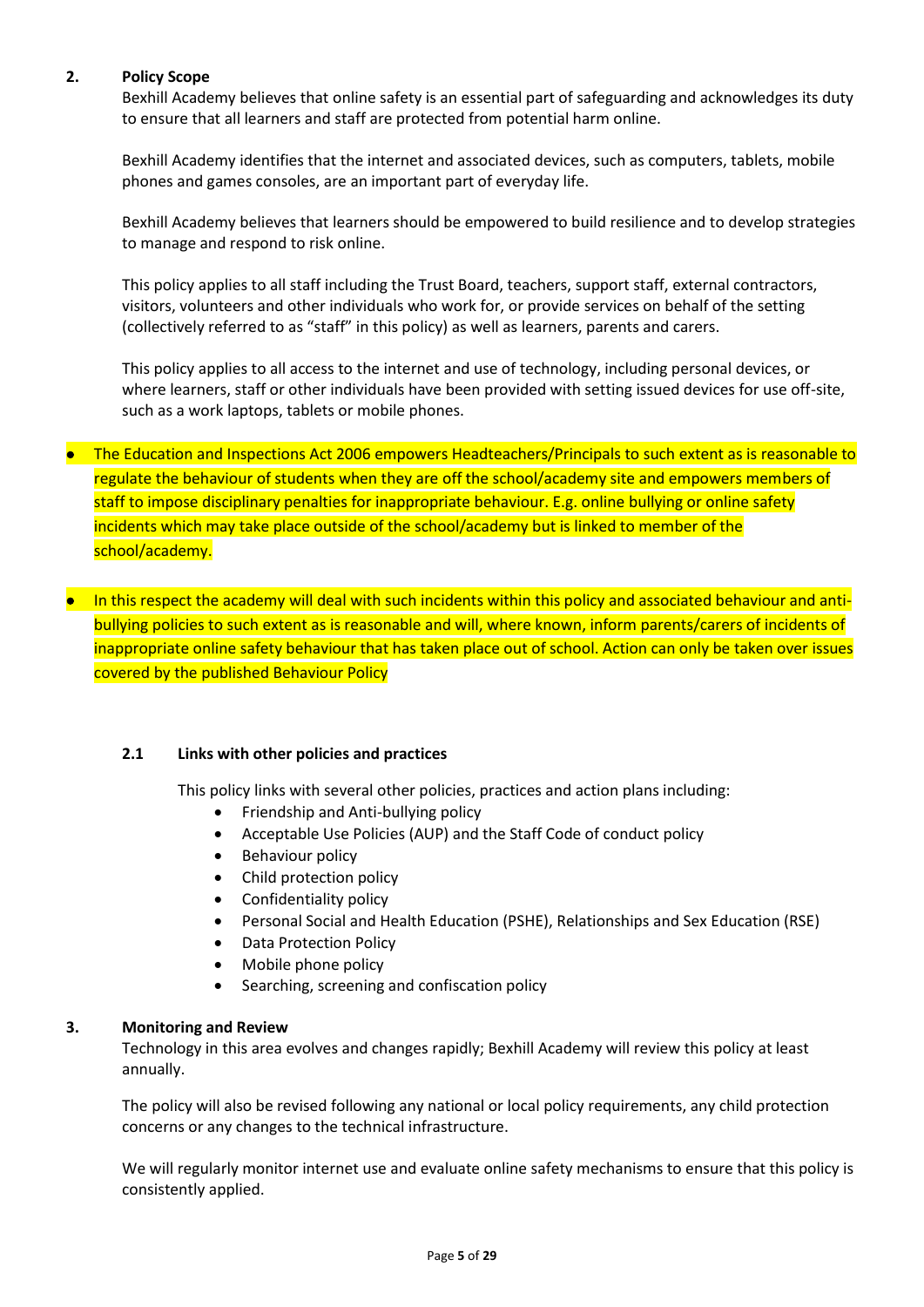To ensure they have oversight of online safety, the Principal will be informed of online safety concerns, as appropriate.

The named governor for safeguarding Sara Attwood will report on a regular basis to the Trust Board on online safety practice and incidents, including outcomes.

Any issues identified via monitoring will be incorporated into our action planning.

### **4. Roles and Responsibilities**

The Designated Safeguarding Lead (DSL) Trudy Hillman Assistant Principal has lead responsibility for online safety.

Whilst activities of the designated safeguarding lead may be delegated to appropriately trained deputies, the ultimate lead responsibility for safeguarding and child protection remains with the DSL.

Bexhill Academy recognises that all members of the community have important roles and responsibilities to play with regards to online safety.

### **4.1 The leadership and management team will:**

- Ensure that online safety is viewed as a safeguarding issue and that practice is in line with national and local recommendations and requirements.
- Ensure there are appropriate and up-to-date policies regarding online safety; including a staff Code of Conduct policy which covers acceptable use of technology.
- Ensure that suitable and appropriate filtering and monitoring systems are in place and work with technical staff to monitor the safety and security of our systems and networks
- Ensure that online safety is embedded within a progressive curriculum, which enables all learners to develop an age-appropriate understanding of online safety. This will include the education of on-line safety at home, acknowledging the increased time learners are accessing online technologies within the home environment.
- Recognise that a one size fits all approach may not be appropriate for all children and a more personalised or contextualised approach to online safety is used for more vulnerable children and children with SEND
- Ensure that ALL members of staff receive regular, updated, and appropriate online safety training which is integrated, aligned and considered as part of the whole school or college safeguarding approach.
	- $\bullet$
	- Support the DSL and any deputies by ensuring they have appropriate time and resources to fulfil their online safety responsibilities.
	- Ensure there are robust reporting channels for the community to access regarding online safety concerns, including internal, local and national support.
	- Ensure that appropriate risk assessments are undertaken regarding the safe use of technology.
	- Audit and evaluate online safety practice, ideally annually, to identify strengths and areas for improvement.

# **4.2 The Designated Safeguarding Lead (DSL) will:**

- Act as a named point of contact on all online safeguarding issues and liaise with other members of staff or other agencies, as appropriate.
- Work alongside deputy DSLs to ensure online safety is recognised as part of the settings safeguarding responsibilities and that a coordinated approach is implemented.

 Liaise with staff (especially pastoral support staff, school nurses, IT technicians, senior mental health leads and SENCOs) on matters of safeguarding that include online and digital safety.

> Ensure all members of staff receive regular, up-to-date and appropriate online safety training.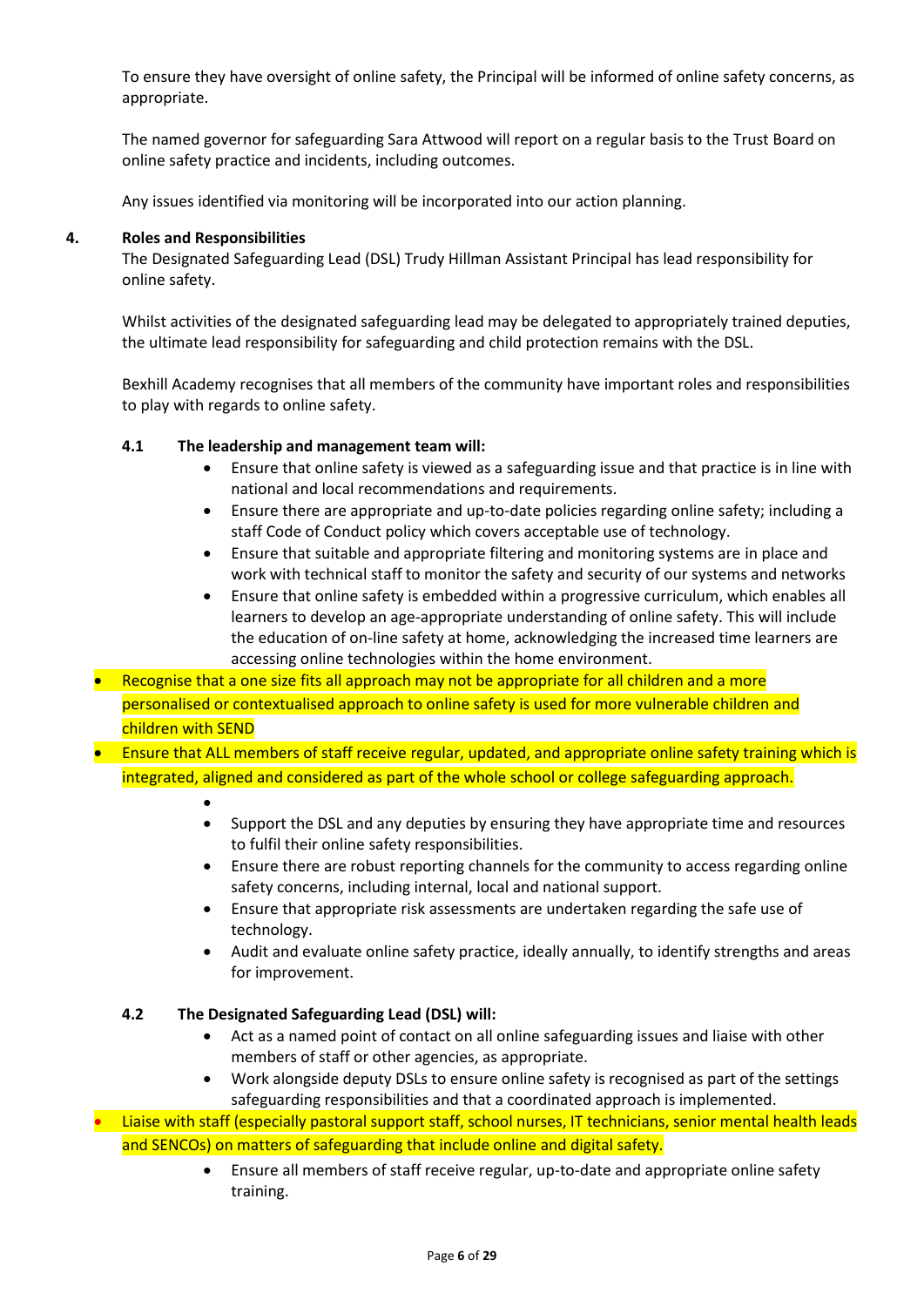- Access regular and appropriate training and support to ensure they understand the unique risks associated with online safety and have the relevant knowledge and up to date required to keep learners safe online
- Access regular and appropriate training and support to ensure they recognise the additional risks that learners with SEN and disabilities (SEND) face online, for example, from online bullying, grooming and radicalisation.
- Keep up to date with current research, legislation and trends regarding online safety and communicate this with the community, as appropriate.
- Work with staff to coordinate participation in local and national events to promote positive online behaviour, such as Safer Internet Day.
- Ensure that online safety is promoted to parents, carers and the wider community, through a variety of channels and approaches.
- Maintain records of online safety concerns, as well as actions taken, as part of the settings safeguarding recording mechanisms.
- Monitor online safety incidents to identify gaps and trends, and use this data to update the education response, policies and procedures.
- Report online safety concerns, as appropriate, to the Principal and Trust Board.
- Work with the leadership team to review and update online safety policies on a regular basis (at least annually) with stakeholder input.
- Meet regularly (at least termly) with the Trust Board member with a lead responsibility for safeguarding and online safety.

# **4.3 It is the responsibility of all members of staff to:**

- Be aware that technology is a significant component of many safeguarding and wellbeing issues and that children are at risk of abuse online as well as face to face and that in many cases abuse will take place concurrently via online channels and in daily life.
	- Contribute to the development of online safety policies.
	- Read and adhere to the online safety policy and acceptable use policies.
	- Take responsibility for the security of setting systems and the data they use or have access to.
	- Model good practice when using technology and maintain a professional level of conduct in their personal use of technology, both on and off site.
	- Embed online safety education in curriculum delivery, wherever possible.
	- Have an awareness of a range of online safety issues and how they may be experienced by the children in their care.
	- Identify online safety concerns and take appropriate action by following the settings safeguarding policies and procedures.
- Proactively monitor the use of digital technologies, mobile devices, cameras etc in lessons and other school activities and implement current policies with regard to these devices
	- Know when and how to escalate online safety issues, including signposting to appropriate support, internally and externally.
- $\bullet$  Take personal responsibility for professional development in this area.
- **Ensure that students are guided to sites checked as suitable for their use and that processes are in place** for dealing with any unsuitable material that is found in internet searches.
- Reinforce the academy's online safety messages when teaching lessons online

# **4.4 It is the responsibility of staff managing the technical environment to:**

- Provide technical support and perspective to the DSL and leadership team, especially in the development and implementation of appropriate online safety policies and procedures.
- Implement appropriate security measures to ensure that the settings IT infrastructure/system is secure and not open to misuse or malicious attack, whilst allowing learning opportunities to be maximised.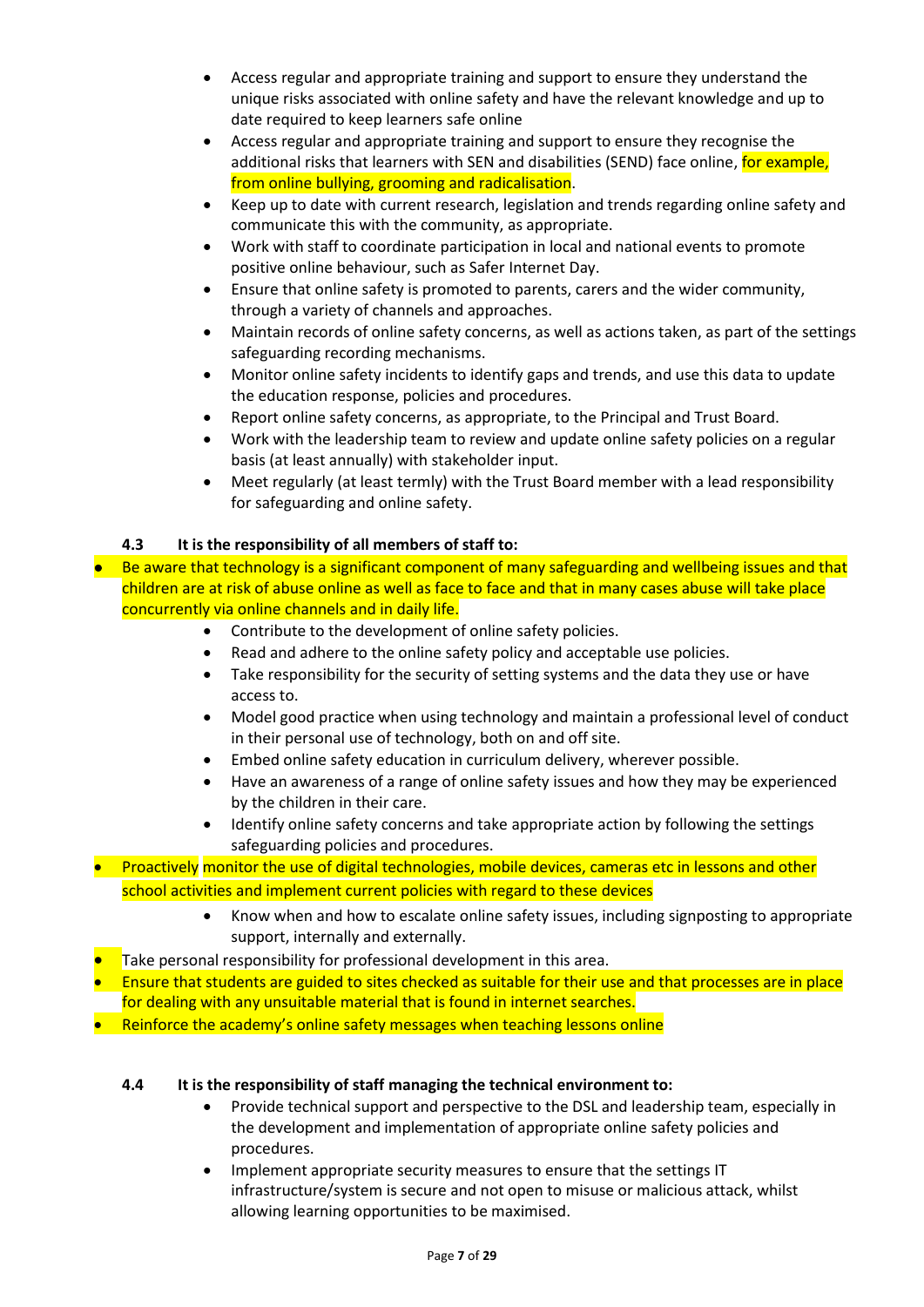- Ensure that our filtering policy is applied and updated on a regular basis; responsibility for its implementation is shared with the leadership team.
- Report any filtering breaches to the DSL (or deputy DSLs) and leadership team, as well as, the settings Internet Service Provider or other services, as appropriate.
- Ensure that any safeguarding concerns, identified through monitoring or filtering breaches are reported to the DSL (or deputy DSLs), in accordance with the safeguarding procedures.
- $\bullet$

# **4.5 It is the responsibility of learners (at a level that is appropriate to their individual age and ability) to:**

- Engage in age appropriate online safety education opportunities.
- Contribute to the development of online safety policies.
- Read and adhere to the acceptable use policies.

# Understand the importance of good online safety practice out of school, and understand that this policy covers their actions outside of school if related to their membership of the academy.

- Respect the feelings and rights of others both on and offline.
- Take responsibility for keeping themselves and others safe online.
- Seek help from a trusted adult, if there is a concern online, and support others that may be experiencing online safety issues.

# **4.6 It is the responsibility of parents and carers to:**

- Read the acceptable use policies and encourage their children to adhere to them.
- Support our online safety approaches by discussing online safety issues with their children and reinforcing appropriate and safe online behaviours at home.
- Role model safe and appropriate use of technology and social media.
- Abide by the home-academy agreement, including the Acceptable Use policy.
- Identify changes in behaviour that could indicate that their child is at risk of harm online.
- Seek help and support from the setting, or other appropriate agencies, if they or their child encounter risk or concerns online.
- Contribute to the development of the online safety policies.
- Use our systems, such as learning platforms, and other network resources, safely and appropriately
- Take responsibility for their own awareness in relation to the risks and opportunities posed by new and emerging technologies.

# **5. Education and Engagement Approaches**

# **5.1 Education and engagement with learners**

The setting will establish and embed a progressive online safety curriculum to raise awareness and promote safe and responsible online behaviour at school and at home amongst learners by:

- Ensuring education regarding safe and responsible use precedes internet access.
- Including online safety in Personal, Social, Health and Economic (PSHE), Relationships and Sex Education (RSE) and computing programmes of study. Students within the ACE Project and Link Project will also have further access to the Think:Protect:Connect Programme to support online safety where appropriate.
- Reinforcing online safety messages whenever technology or the internet is in use.
- Educating learners in the effective use of the internet to research; including the skills of knowledge location, retrieval and evaluation.
- Teaching learners to be critically aware of the materials they read and shown how to validate information before accepting its accuracy.

The setting will support learners to read and understand the acceptable use policies in a way which suits their age and ability by: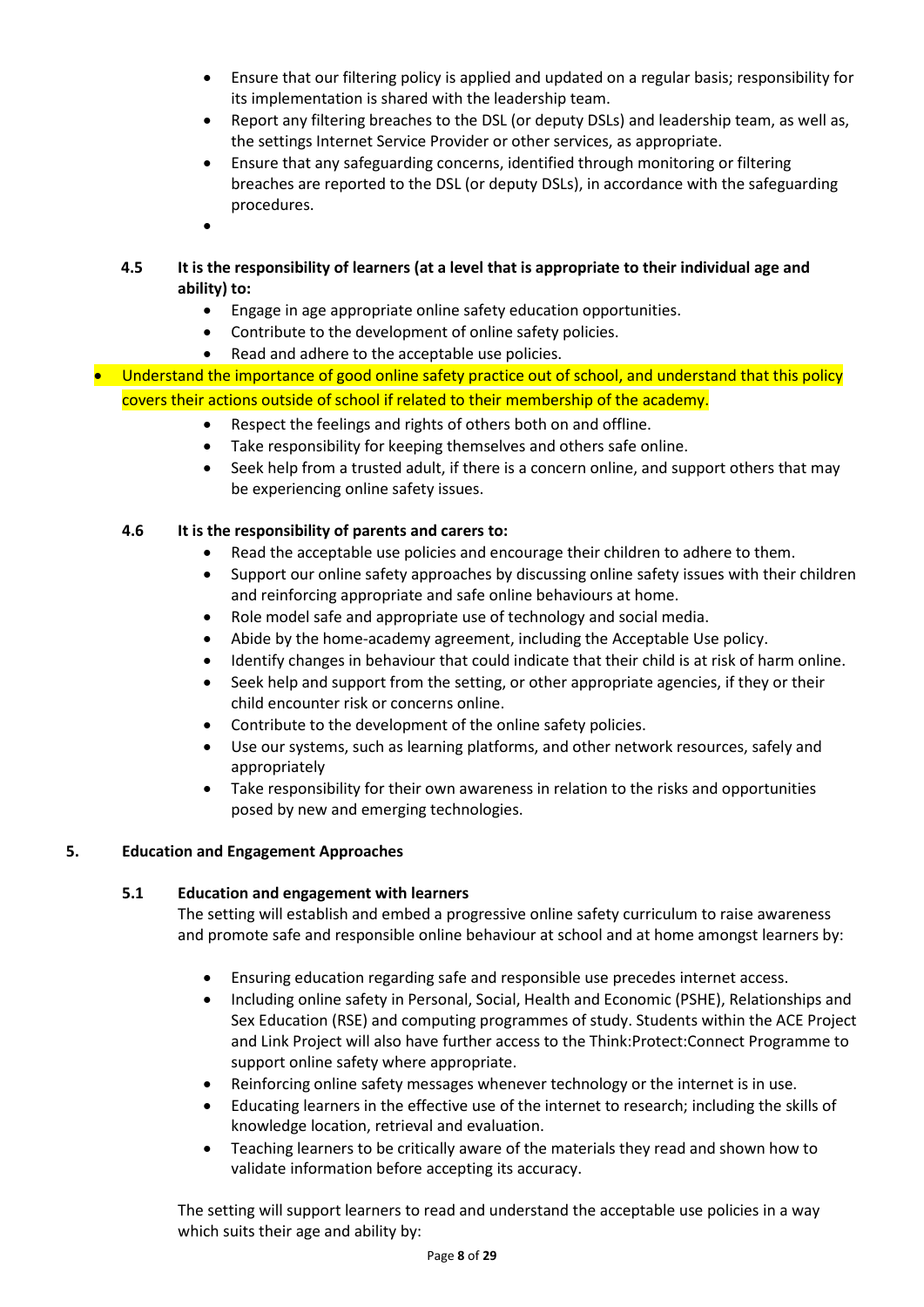- Displaying acceptable use posters in all rooms with internet access.
- Informing learners that network and internet use will be monitored for safety and security purposes and in accordance with legislation.
- Rewarding positive use of technology. This includes Congratulation postcards to students actively engaging with and using online technology to support learning at home.
- Providing online safety education and training as part of the transition programme across the key stages and when moving between establishments.
- Seeking learner voice when writing and developing online safety policies and practices, including curriculum development and implementation.
- Using support, such as external visitors, where appropriate, to complement and support our internal online safety education approaches.

### **5.2 Vulnerable Learners**

Bexhill Academy recognises that some learners are more vulnerable online due to a range of factors. This may include, but is not limited to children in care, children with Special Educational Needs and Disabilities (SEND) or mental health needs, children with English as an additional language (EAL) and children experiencing trauma or loss.

Bexhill Academy will ensure that differentiated and ability appropriate online safety education, access and support is provided to vulnerable learners. This includes the Think:Protect:Connect Programme, as well as online safety and relationships covered within the Safe Around Sex and WISE Programmes.

When implementing an appropriate online safety policy and curriculum Bexhill Academy will seek input from specialist staff as appropriate, including the SENCO, Child in Care Designated Teacher.

# **5.3 Training and engagement with staff**

We will:

- Provide and discuss the online safety policy and procedures with ALL members of staff as part of induction.
- Provide up-to-date and appropriate online safety training for all staff on a regular basis, with at least annual updates within the staff Safeguarding Training Programme.
- This will cover the potential risks posed to learners (Content, Contact, Conduct and Commerce) as well as our professional practice expectations.
- Recognise the expertise staff build by undertaking safeguarding training and managing safeguarding concerns and provide opportunities for staff to contribute to and shape online safety policies and procedures.
- Make staff aware that our IT systems are monitored, and that activity can be traced to individual users; staff will be reminded to behave professionally and in accordance with our policies when accessing our systems and devices.
- Make staff aware that their online conduct outside of the setting, including personal use of social media, could have an impact on their professional role and reputation.
- Highlight useful educational resources and tools which staff should use, according to the age and ability of the learners.
- Ensure all members of staff are aware of the procedures to follow regarding online safety concerns affecting learners, colleagues or other members of the community.

### **5.4 Awareness and engagement with parents and carers**

Bexhill Academy recognises that parents and carers have an essential role to play in enabling children and young people to become safe and responsible users of the internet and associated technologies.

We will build a partnership approach to online safety with parents and carers by: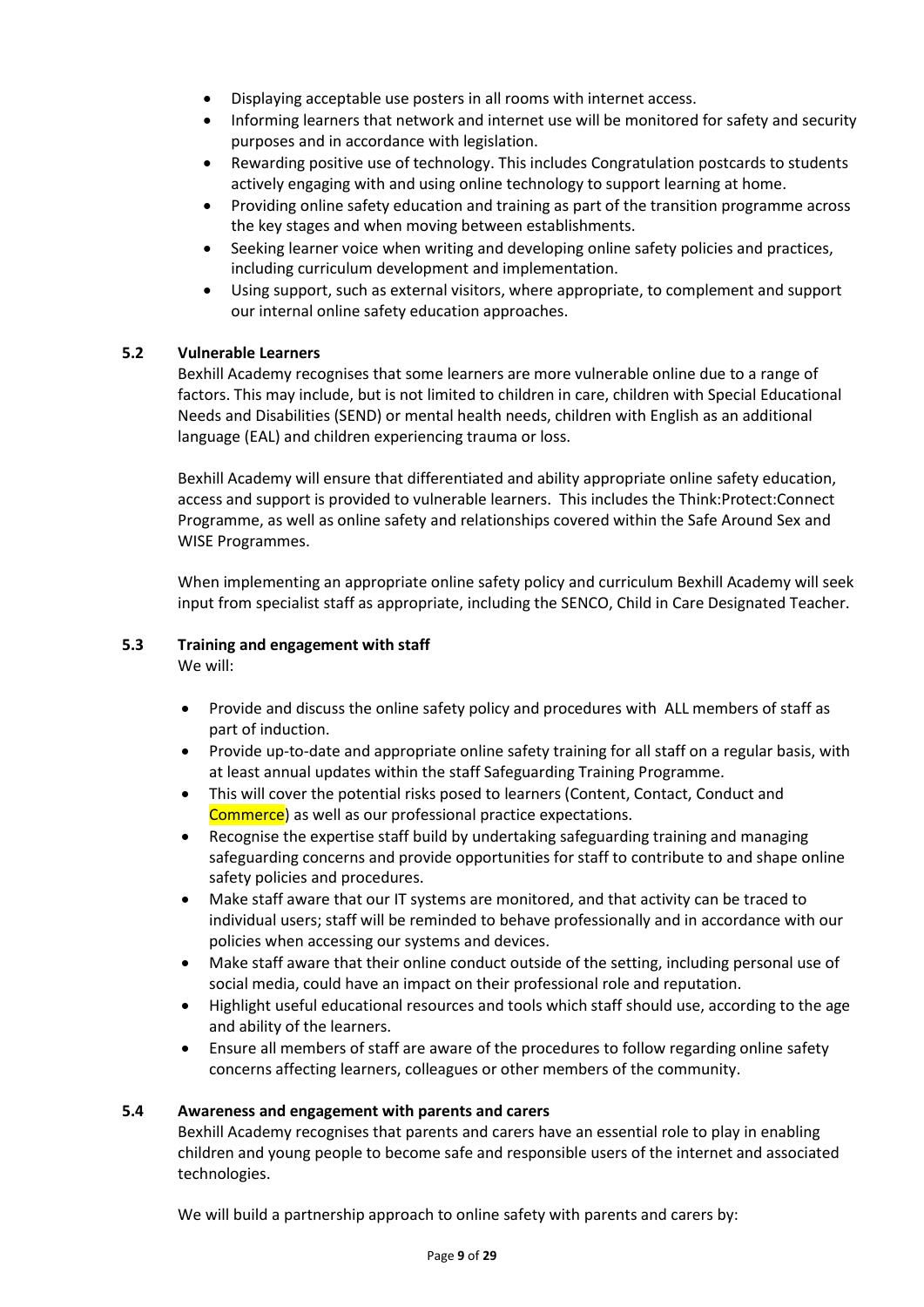- Providing information and guidance on online safety in a variety of formats.
- This will include offering specific online safety awareness training and highlighting online safety at other events such as parent evenings and transition events.

Drawing their attention to the online safety policy and expectations in newsletters, letters and on our website.

Requesting that they read online safety information as part of joining our community, for example, within our home academy agreement.

Requiring them to read our acceptable use policies and discuss the implications with their children.

# **6. Reducing Online Risks**

Bexhill Academy recognises that the internet is a constantly changing environment with new apps, devices, websites and material emerging at a rapid pace.

We will:

- Regularly review the methods used to identify, assess and minimise online risks.
- Examine emerging technologies for educational benefit and undertake appropriate risk assessments before use in the setting is permitted.
- Ensure that appropriate filtering and monitoring is in place and take all reasonable precautions to ensure that users can only access appropriate material.
- Due to the global and connected nature of the internet, it is not possible to guarantee that unsuitable material cannot be accessed via our computers or devices.

All members of the community are made aware of our expectations regarding safe and appropriate behaviour online and the importance of not posting any content, comments, images or videos which could cause harm, distress or offence to members of the community. This is clearly outlined in our acceptable use policies and highlighted through a variety of education and training approaches.

# **7. Safer Use of Technology**

# **7.1 Classroom Use**

Bexhill Academy uses a wide range of technology. This includes access to:

- Computers, laptops and other digital devices
- Internet which may include search engines and educational websites
- Learning platform/intranet
- $\bullet$  Fmail
- Games consoles and other games-based technologies
- Digital cameras, web cams and video cameras

All setting owned devices will be used in accordance with our acceptable use policies and with appropriate safety and security measures in place.

Members of staff will always evaluate websites, tools and apps fully before use in the classroom or recommending for use at home.

The setting will use age appropriate search tools following an informed risk assessment, to identify which tool best suits the needs of our community.

We will ensure that the use of internet-derived materials, by staff and learners complies with copyright law and acknowledge the source of information.

 Learners will be appropriately supervised when using technology, according to their ability and understanding.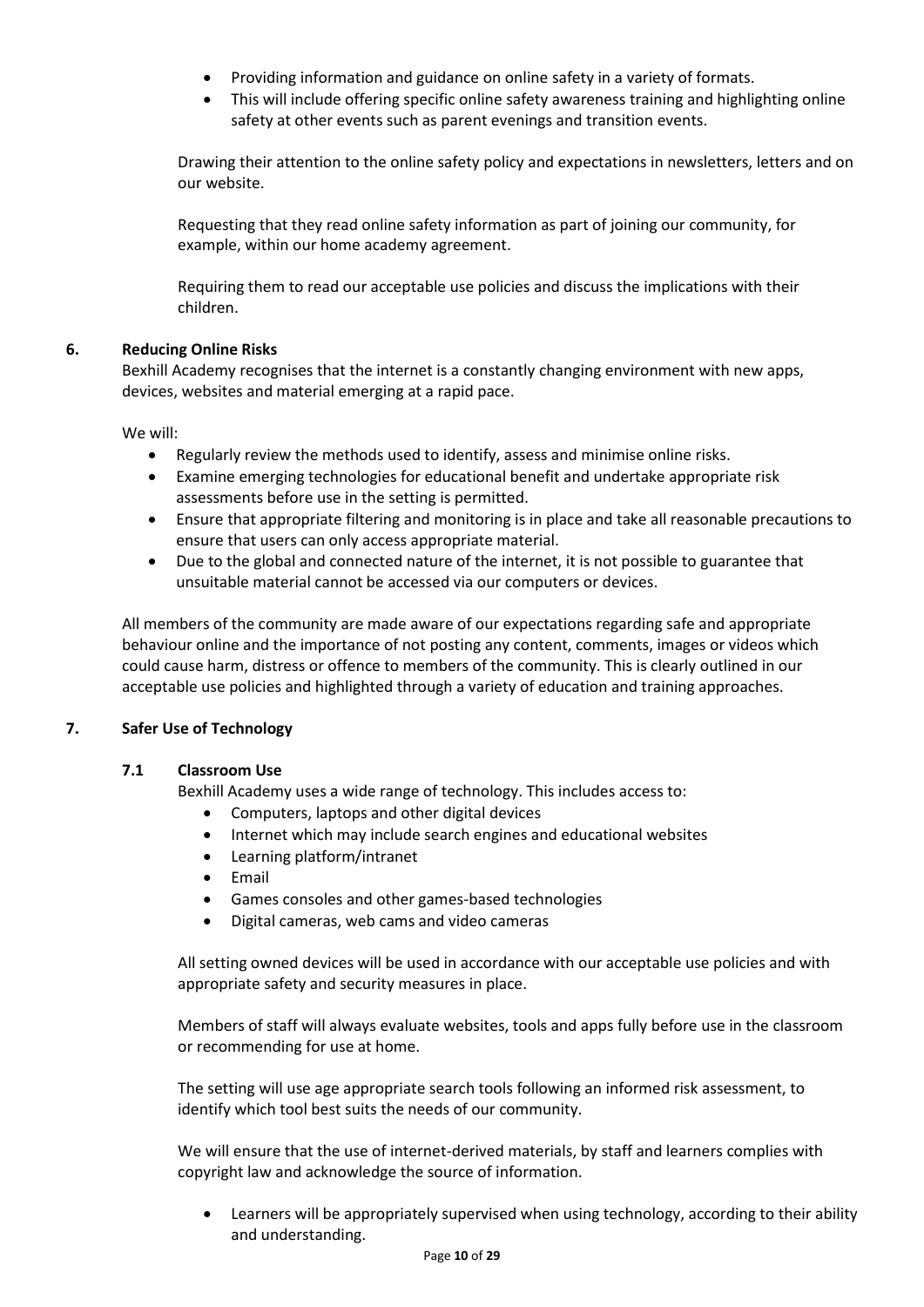### **7.2 Managing Internet Access**

We will maintain a written record of users who are granted access to our devices and systems.

All staff, learners and visitors will read and sign an acceptable use policy before being given access to our computer system, IT resources or internet.

### **7.3 Filtering and Monitoring**

*Note: A guide for education settings about establishing 'appropriate levels' of filtering and monitoring can be found at: [https://www.saferinternet.org.uk/advice-centre/teachers-and](https://www.saferinternet.org.uk/advice-centre/teachers-and-school-staff/appropriate-filtering-and-monitoring)[school-staff/appropriate-filtering-and-monitoring](https://www.saferinternet.org.uk/advice-centre/teachers-and-school-staff/appropriate-filtering-and-monitoring)*

### **7.3.1 Decision Making**

Bexhill Academy Trust Board and leaders have ensured that our setting has age and ability appropriate filtering and monitoring in place, to limit learner's exposure to online risks.

The Trust Board and leaders are aware of the need to prevent "over blocking", as that may unreasonably restrict what can be taught, with regards to online activities and safeguarding.

Our decision regarding filtering and monitoring has been informed by a risk assessment, considering our specific needs and circumstances.

Changes to the filtering and monitoring approach will be risk assessed by staff with educational and technical experience and, where appropriate, with consent from the leadership team; all changes to the filtering policy are logged and recorded.

The leadership team will ensure that regular checks are made to ensure that the filtering and monitoring methods are effective and appropriate.

All members of staff are aware that they cannot rely on filtering and monitoring alone to safeguard learners; effective classroom management and regular education about safe and responsible use is essential.

# **7.3.2 Filtering**

Education broadband connectivity is provided through East Sussex County council

We use the Smooth wall filtering system which blocks sites which can be categorised as: pornography, racial hatred, extremism, gaming and sites of an illegal nature.

The filtering system blocks all sites on th[e Internet Watch Foundation](https://www.iwf.org.uk/) (IWF) list.

We work with East Sussex County Council to ensure that our filtering policy is continually reviewed.

If learners discover unsuitable sites, they will be required to:

- Turn off monitor/screen and report the concern immediate to a member of staff.
- The member of staff will report the concern (including the URL of the site if possible) to the DSL (or deputies) and/or technical staff.
- The breach will be recorded and escalated as appropriate.
- Parents/carers will be informed of filtering breaches involving their child.

Any material believed to be illegal will be reported immediately to the appropriate agencies, such as the IWF, Sussex Police or CEOP.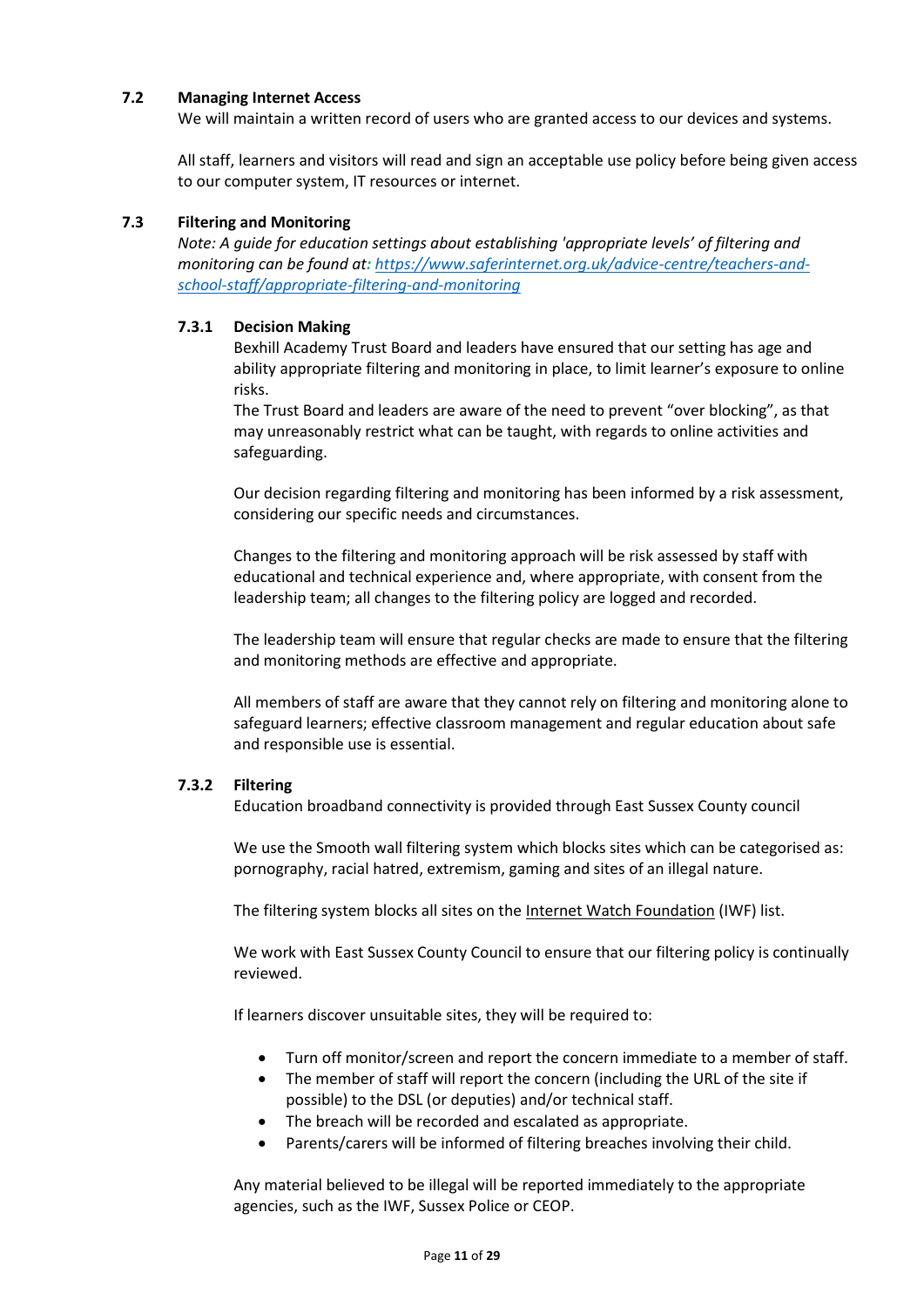# **7.3.3 Monitoring**

We will appropriately monitor internet use on all setting owned or provided internet enabled devices in the building. Staff laptops run Securus externally and update back to the server when they are inside the building.

All DfE issued laptops to students are filtered through the DfE provided Cisco Umbrella System. Parents and students are required to sign and return an offsite AUP before being allocated to the student.

The academy monitor internet usage by:

- Filtering system daily report logs
- Securus monitoring system

If a concern is identified via monitoring approaches we will:

- Make a report to the DSL via the Reporting Safeguarding Procedures
- DSL or deputies will respond in line with the child protection policy.

All users will be informed that use of our systems can be monitored and that all monitoring will be in line with data protection, human rights and privacy legislation.

### **7.4 Managing Personal Data Online**

Personal data will be recorded, processed, transferred and made available online in accordance with General Data Protection Regulations and Data Protection legislation.

Full information can be found in our Data Protection Policy

### **7.5 Security and Management of Information Systems**

We take appropriate steps to ensure the security of our information systems, including:

- Virus protection being updated regularly.
- Encryption for personal data sent over the Internet or taken off site (such as via portable media storage) or access via appropriate secure remote access systems.
- Not using portable media without specific permission; portable media will be checked by an anti-virus /malware scan before use.
- Not downloading unapproved software to work devices or opening unfamiliar email attachments.
- Regularly checking files held on our network,
- The appropriate use of user logins and passwords to access our network.
- Specific user logins and passwords are enforced
- All users are expected to log off or lock their screens/devices if systems are unattended.
- Further information about technical environment safety and security can be found in the Acceptable Use Policy

### **7.5.1 Password policy**

All members of staff will have their own unique username and private passwords to access our systems; members of staff are responsible for keeping their password private.

All learners are provided with their own unique username and private passwords to access our systems; learners are responsible for keeping their password private.

We require all users to:

- Use strong passwords for access into our system.
- Change their passwords every 175 days (this was increased during the Covid 19 lockdown period because of issues relating to them expiring).
- Always keep their password private; users must not share it with others or leave it where others can find it.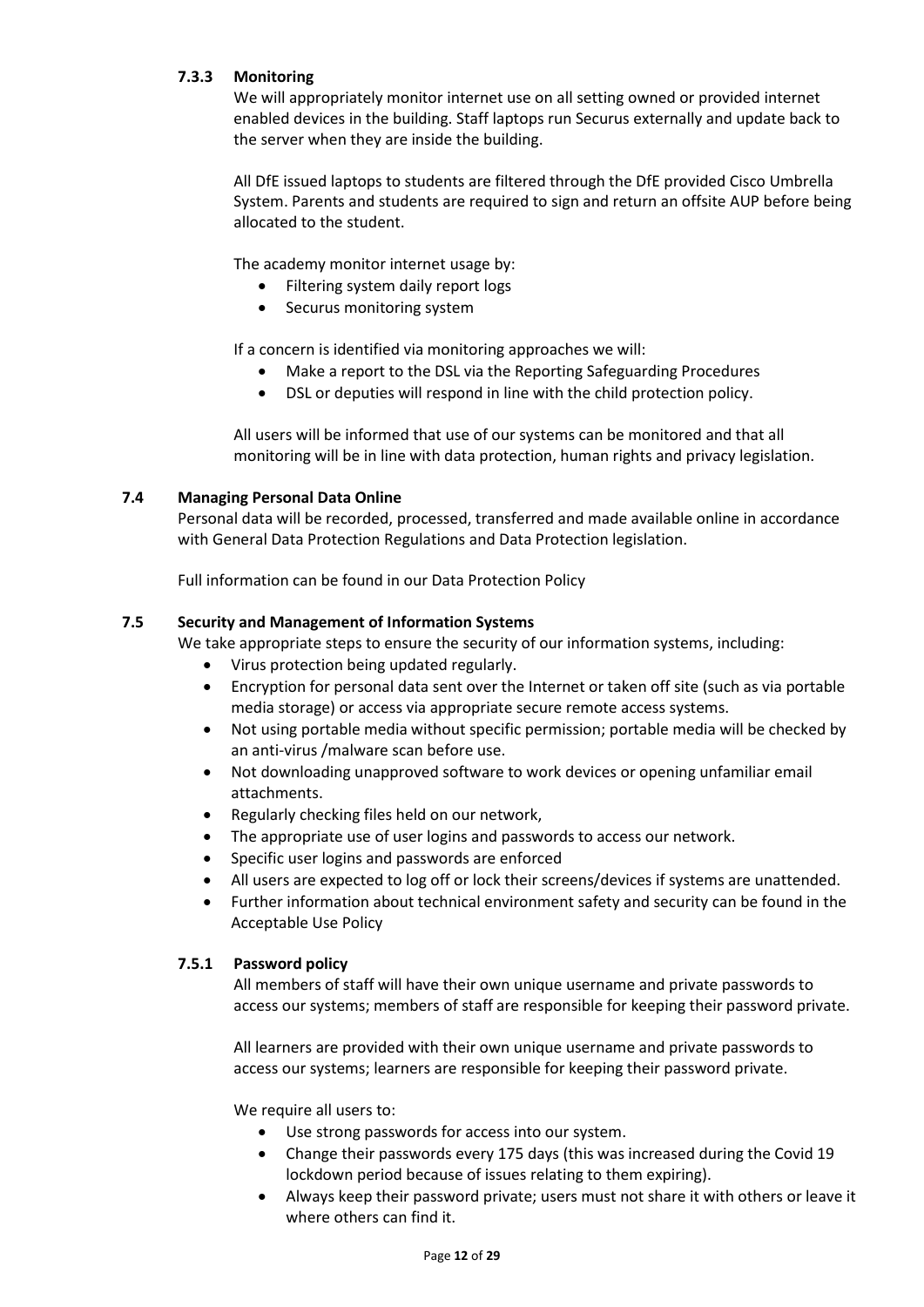Not to login as another user at any time.

External email for students is blocked.

### **7.6 Managing the Safety of our Website**

We will ensure that information posted on our website meets the requirements as identified by the Department for Education (DfE).

We will ensure that our website complies with guidelines for publications including accessibility, data protection, respect for intellectual property rights, privacy policies and copyright.

Staff or learner's personal information will not be published on our website; the contact details on the website will be our setting address, email and telephone number.

The administrator account for our website will be secured with an appropriately strong password.

We will post appropriate information about safeguarding, including online safety, on our website for members of the community.

### **7.7 Publishing Images and Videos Online**

We will ensure that all images and videos shared online are used in accordance with the associated polices, including (but not limited to) the: Data Protection Policy, Acceptable Use policies, Code of Conduct, and Mobile Phone policy.

### **7.8 Managing Email**

Access to our email systems will always take place in accordance with data protection legislation and in line with other policies, including confidentiality, acceptable use policies and the code of conduct policy.

- The forwarding of any chain messages/emails is not permitted.
- Spam or junk mail will be blocked and reported to the email provider.
- Any electronic communication which contains sensitive or personal information will only be sent using secure and encrypted email.
- Setting email addresses and other official contact details will not be used for setting up personal social media accounts.

Members of the community will immediately inform Trudy Hillman (DSL) if they receive offensive communication, and this will be recorded in our safeguarding files/records.

Excessive social email use can interfere with teaching and learning and will be restricted; access to external personal email accounts may be blocked on site.

We will have a dedicated email for reporting safeguarding issues. This inbox will be managed by designated and trained staff.

### **7.8.1 Staff email**

The use of personal email addresses by staff for any official setting business is not permitted.

All members of staff are provided with an email address to use for all official communication.

Members of staff are encouraged to have an appropriate work life balance when responding to email, especially if communication is taking place between staff, learners and parents.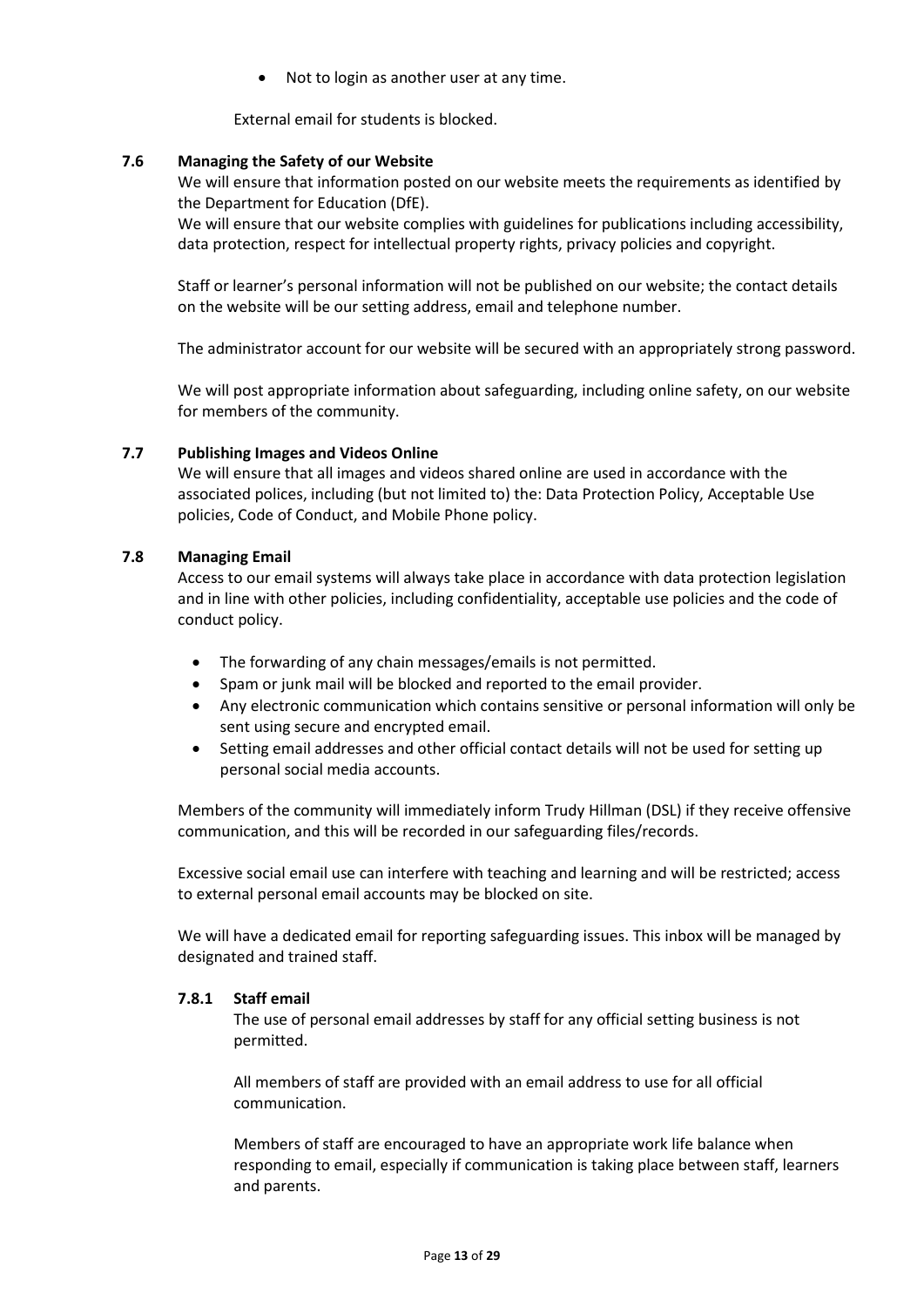# **7.8.2 Learner email**

Learners will use provided email accounts for educational purposes. Learners will sign an acceptable use policy and will receive education regarding safe and appropriate email etiquette before access is permitted.

### **7.9 Live Stream Lessons for Remote Learning**

Live stream is a somewhat broad term and, in some cases, can refer to a platform where the teacher and the children are all linked into a video call/conference and see one another. In other cases, it may refer to a live broadcast, where only the teacher, or whoever is providing the content, is visible and the children are viewing the content, without being seen themselves. In the latter example, although not linked into the broadcast with their images, the children may be able to interact through a live chat function.

When planning the use of live stream platforms within remote learning our academy will:

- Consider whether the technology is available to children/families and make alternative arrangements for provision where necessary.
- Ensure that staff are trained to use the technology.
- Ensure that children's behaviour/interactions are managed in line with the expectations of the academy behaviour policy.
- Risk assess the platform being used and consider whether there are functions, such as live chat, pupil's use of video camera, or the recording of the session, which need to be disabled or which require further measures to support their appropriate use.

The above points are relevant to live stream in its broadest sense. What follows next is more relevant, but not exclusively, to the use of platforms allowing two-way video interaction between all users.

Two members of staff will be 'within the room' when conducting a live stream session with pupils. If the session is being run from school and both adults are there, then they can be physically within the same room. If one or both adults are working remotely then this means that two adults will need to be present within the video call, and they should both be there before the pupils dial in.

The second member of staff is there to provide a safeguard for both the pupils and the teacher, so does not need to be a curriculum specialist.

The second member of staff could act additionally as technical/behaviour support, in terms of monitoring pupils' interactions and ensuring they are not using chat or recording features if these cannot be disabled.

Sessions will be planned and scheduled for during academy hours.

Parents will be contacted to advise that the session is taking place and they and the child should consent to abide to an acceptable use agreement covering issues such as not recording the session, not using the live chat feature, being appropriately dressed etc.

Only academy devices and academy contact numbers/emails will be used for communications and running the session.

Only live streaming platforms approved by SLT will be used. Staff will dress professionally and choose a neutral background for their video stream.

Pupils should be dressed appropriately e.g. clothes they might wear for a non-uniform day, not pyjamas.

Pupils should live stream from a suitable location within their household, not bedrooms.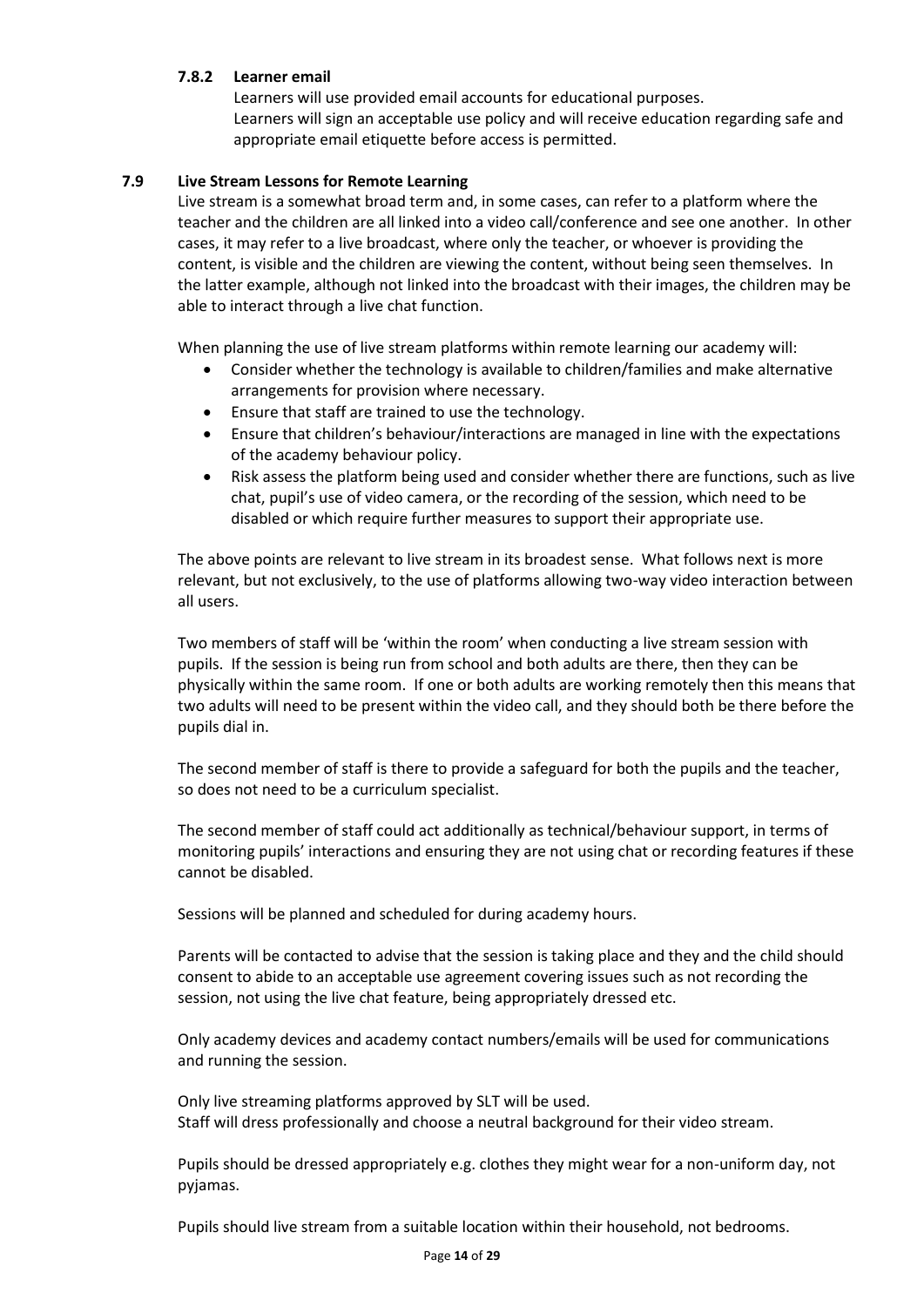Staff behaviour and language will be entirely in line with the staff code of conduct.

All other academy policies/practices should be followed, notably the safeguarding and child protection policy so should there be any welfare concerns about the child these should be brought to the attention of the DSL without delay.

### **Live Stream from other providers**

When directing learners to any content from other providers, its suitability and appropriateness will be checked.

Where that content may be live streamed, the safeguarding aspect of how that content is being delivered will be considered e.g. how children are able to interact, how is content and interactions being monitored/moderated etc?

For one off live stream events, the content will be monitored by a member of staff along with the interactions/behaviour of the learners taking part.

When/if multiple sessions are being run at various times during the academy day, academy leaders will check that they are satisfied with the safeguarding policy of the provider(s) and, then, monitor some sessions to check they are in accordance with the policy.

### **Using video calls for 1:1 sessions with children**

The academy may consider using 1:1 video call sessions to support interventions with children such as mental health support or counselling.

These sessions will only be provided where they have been risk assessed, approved by SLT parental consent given.

Where the communication with an individual child does not require the confidentiality of a counselling session, there will be two adults involved; this will provide a safeguard for the adults and the children.

These two adults will either be physically in the same room, with the second member of staff being referenced to the child so that they are aware, or, where staff are working remotely, they will both be within the virtual room of the meeting.

In either case both adults will be present before the child is admitted to the online session.

### **7.10 Management of Learning Platforms**

Bexhill Academy uses Google Classroom as its official learning platform.

Leaders and staff will regularly monitor the usage of the Learning Platform (LP), including message/communication tools and publishing facilities.

Only current members of staff, learners and parents will have access to the LP.

When staff and/or learners leave the setting, their account will be disabled or transferred to their new establishment.

Learners and staff will be advised about acceptable conduct and use when using the LP.

All users will be mindful of copyright and will only upload appropriate content onto the LP.

Any concerns about content on the LP will be recorded and dealt with in the following ways:

- The user will be asked to remove any material deemed to be inappropriate or offensive.
- If the user does not comply, the material will be removed by the site administrator.
- Access to the LP for the user may be suspended.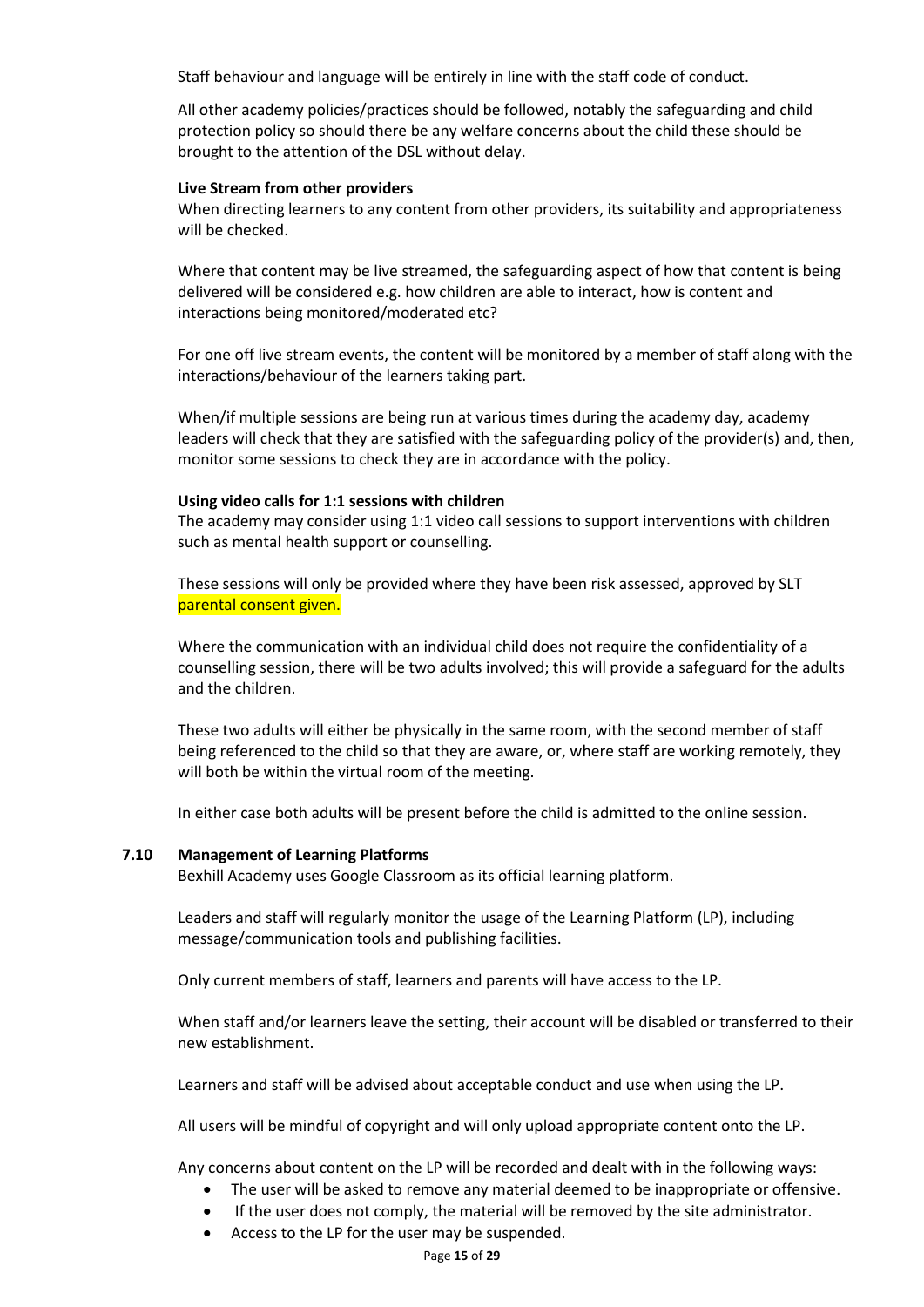- The user will need to discuss the issues with a member of leadership before reinstatement.
- A learner's parents/carers may be informed.
- If the content is illegal, we will respond in line with existing child protection procedures.

Learners may require editorial approval from a member of staff. This may be given to the learner to fulfil a specific aim and may have a limited time frame.

A visitor may be invited onto the LP by a member of the leadership; in this instance, there may be an agreed focus or a limited time slot.

### **7.11 Management of Applications (apps) used to Record Children's Progress**

We use SIMS to track learners progress and share appropriate information with parents and carers.

The Principal is ultimately responsible for the security of any data or images held of children. As such, they will ensure that the use of tracking systems is appropriately risk assessed prior to use, and that they are used in accordance with data protection legislation, including the General Data Protection Regulations (GDPR) and Data Protection legislation.

To safeguard learner's data:

- Only learner issued devices will be used for apps that record and store learners' personal details, attainment or photographs.
- Personal staff mobile phones or devices will not be used to access or upload content to any apps which record and store learners' personal details, attainment or images.
- Devices will be appropriately encrypted if taken off site, to reduce the risk of a data security breach, in the event of loss or theft.
- All users will be advised regarding safety measures, such as using strong passwords and logging out of systems.
- Parents and carers will be informed of the expectations regarding safe and appropriate use, prior to being given access; for example, not sharing passwords or images.

### **8. Social Media**

### **8.1 Expectations**

The expectations' regarding safe and responsible use of social media applies to all members of the Bexhill Academy community.

The term social media may include (but is not limited to): blogs; wikis; social networking sites; forums; bulletin boards; online gaming; apps; video/photo sharing sites; chatrooms and instant messenger.

All members of Bexhill Academy community are expected to engage in social media in a positive, safe and responsible manner.

All members of Bexhill Academy community are advised not to publish specific and detailed private thoughts, concerns, pictures or messages on any social media services, especially content that may be considered threatening, hurtful or defamatory to others.

We will control learner and staff access to social media whilst using setting provided devices and systems on site.

The use of social media by students during setting hours for personal use is not permitted.

Inappropriate or excessive use of social media by staff during setting hours or whilst using setting devices may result in disciplinary or legal action and/or removal of internet facilities.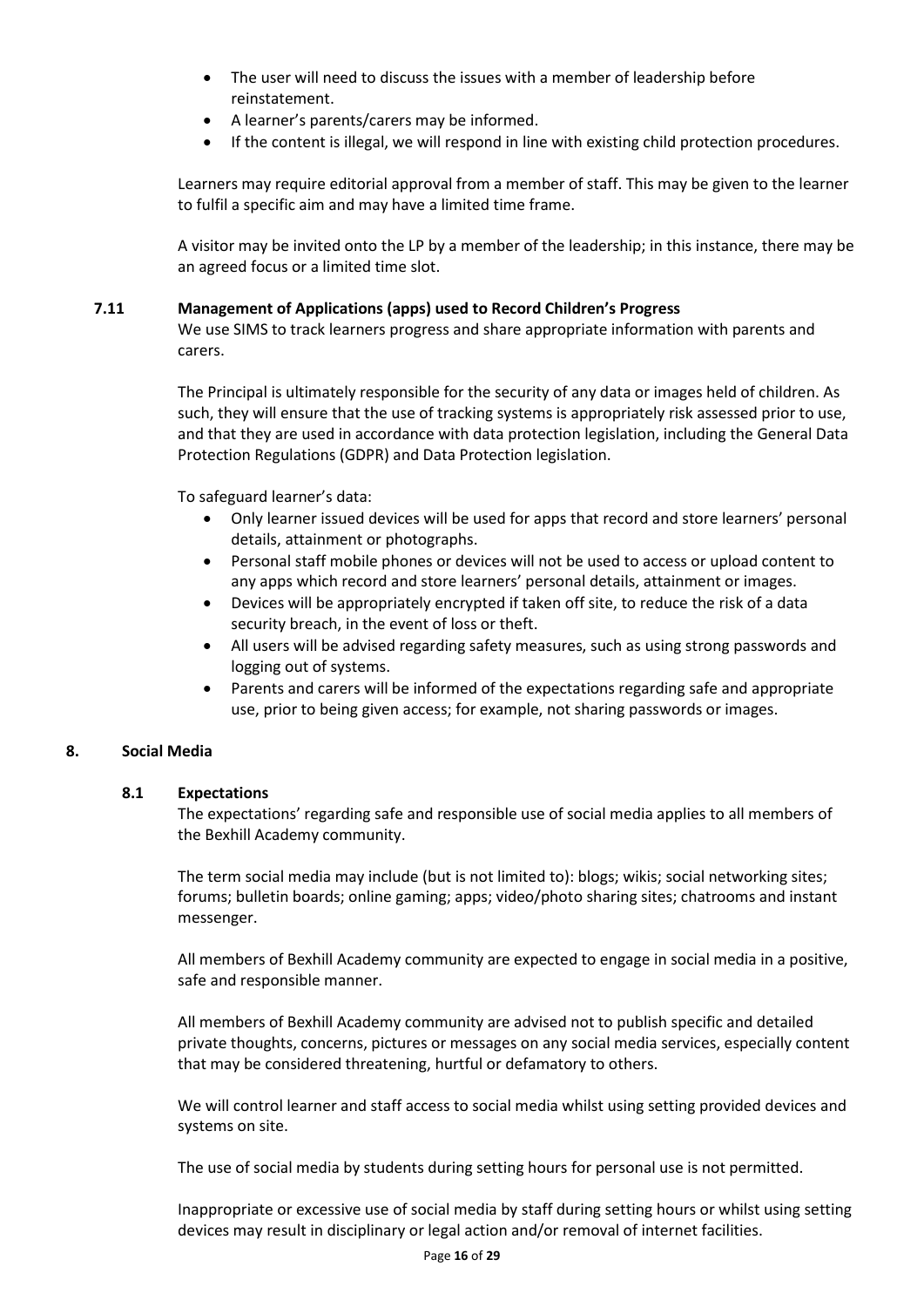Concerns regarding the online conduct of any member of Bexhill Academy community on social media, should be reported to the DSL (or deputy) and will be managed in accordance with our anti-bullying, allegations against staff, behaviour and child protection policies.

### **8.2 Staff Personal Use of Social Media**

The safe and responsible use of social networking, social media and personal publishing sites will be discussed with all members of staff as part of staff induction and will be revisited and communicated via regular staff training opportunities.

Safe and professional behaviour will be outlined for all members of staff (including volunteers) as part of our code of conduct and acceptable use policy.

### *Reputation*

All members of staff are advised that their online conduct on social media can have an impact on their role and reputation within the setting.

Civil, legal or disciplinary action may be taken if staff are found to bring the profession or institution into disrepute, or if something is felt to have undermined confidence in their professional abilities.

All members of staff are advised to safeguard themselves and their privacy when using social media sites. Advice will be provided to staff via staff training and by sharing appropriate guidance and resources on a regular basis. This will include (but is not limited to):

- Setting the privacy levels of their personal sites.
- Being aware of location sharing services.
- Opting out of public listings on social networking sites.
- Logging out of accounts after use.
- Keeping passwords safe and confidential.
- Ensuring staff do not represent their personal views as that of the setting.

Members of staff are encouraged not to identify themselves as employees of Bexhill Academy on their personal social networking accounts; this is to prevent information on these sites from being linked with the setting, and to safeguard the privacy of staff members.

All members of staff are encouraged to carefully consider the information, including text and images, they share and post online and to ensure that their social media use is compatible with their professional role and is in accordance our policies and the wider professional and legal framework.

Information and content that staff members have access to as part of their employment, including photos and personal information about learners and their family members or colleagues will not be shared or discussed on social media sites.

Members of staff will notify the Leadership Team immediately if they consider that any content shared on social media sites conflicts with their role.

### *Communicating with learners and parents and carers*

All members of staff are advised not to communicate with or add as 'friends' any current or past learners or their family members via any personal social media sites, applications or profiles.

Any pre-existing relationships or exceptions that may compromise this, will be discussed with DSL (or deputies) and/or the Principal.

If ongoing contact with learners is required once they have left the setting, members of staff will be expected to use existing alumni networks or use official setting provided communication tools.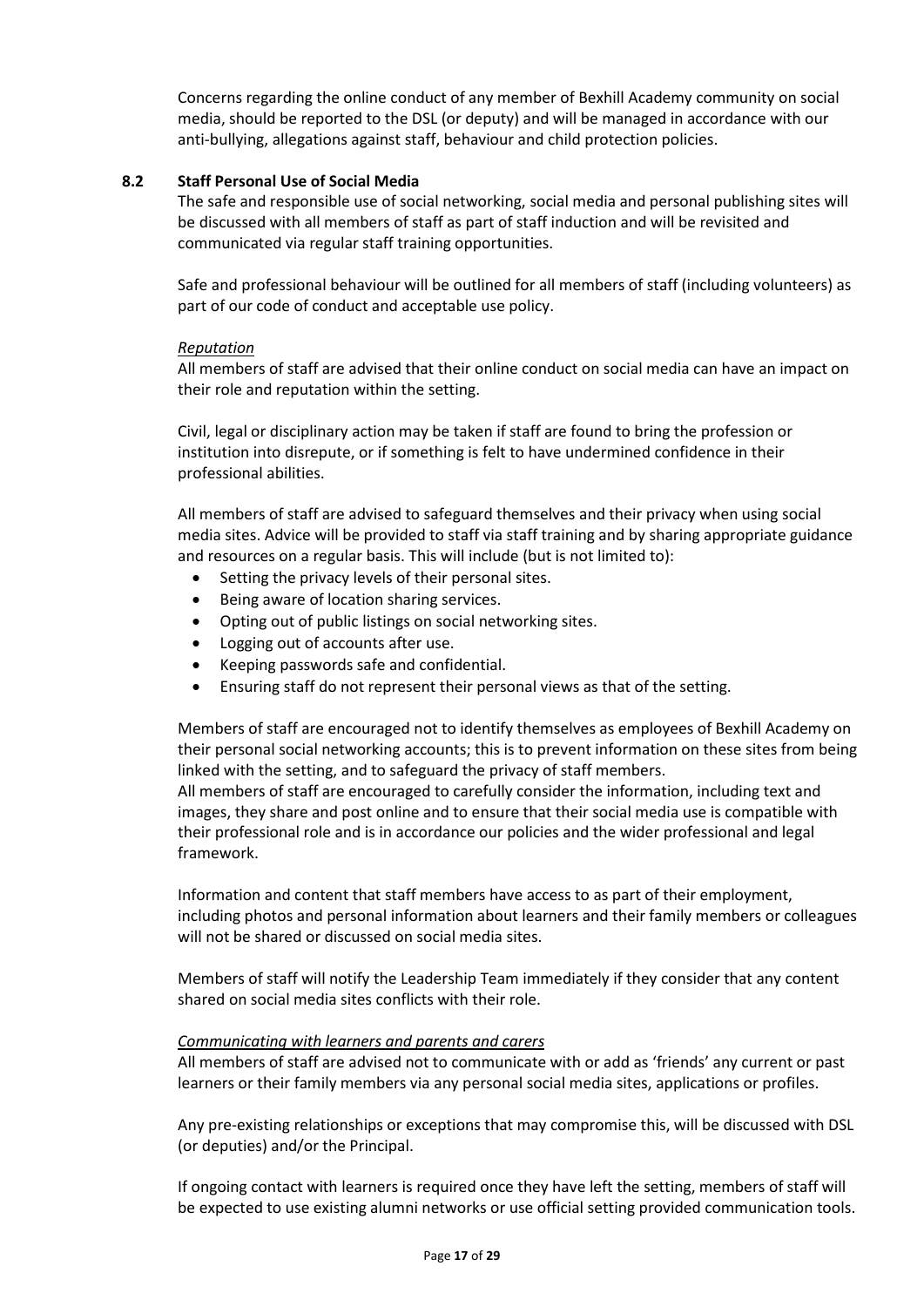Staff will not use personal social media accounts to contact learners or parents, nor should any contact be accepted, except in circumstance whereby prior approval has been given by the Principal.

Any communication from learners and parents received on personal social media accounts will be reported to the DSL (or deputies).

### **8.3 Learners' Personal Use of Social Media**

Safe and appropriate use of social media will be taught to learners as part of an embedded and progressive education approach, via age appropriate sites and resources.

We are aware that many popular social media sites state that they are not for children under the age of 13, therefore we will not create accounts specifically for learners under this age.

Any concerns regarding learners use of social media will be dealt with in accordance with existing policies, including anti-bullying, behaviour and Acceptable Use Policies.

Concerns will be shared with parents/carers as appropriate, particularly when concerning underage use of social media sites, games or tools, and the sharing of inappropriate images or messages that may be considered threatening, hurtful or defamatory to others.

Learners will be advised:

- To consider the benefits and risks of sharing personal details on social media sites which could identify them and/or their location.
- To only approve and invite known friends on social media sites and to deny access to others by making profiles private.
- Not to meet any online friends without a parent/carer or other responsible adult's permission and only when a trusted adult is present.
- To use safe passwords.
- To use social media sites which are appropriate for their age and abilities.
- How to block and report unwanted communications.
- How to report concerns both within the setting and externally.
- $\circ$  To remove a social media conversation thread if they are the administrator of such a thread that may have been used in an inappropriate way such as with threatening, hurtful or defamatory content.
	- $\bullet$

### **8.4 Official Use of Social Media**

Bexhill Academy's official social media channel is Twitter.

The official use of social media sites only takes place with clear educational or community engagement objectives, with specific intended outcomes.

The official use of social media as a communication tool has been formally risk assessed and approved by the Principal

Leadership staff have access to account information and login details for our social media channels, in case of emergency, such as staff absence.

Official social media channels have been set up as distinct and dedicated social media sites or accounts for educational or engagement purposes only.

Staff use setting provided email addresses to register for and manage any official social media channels.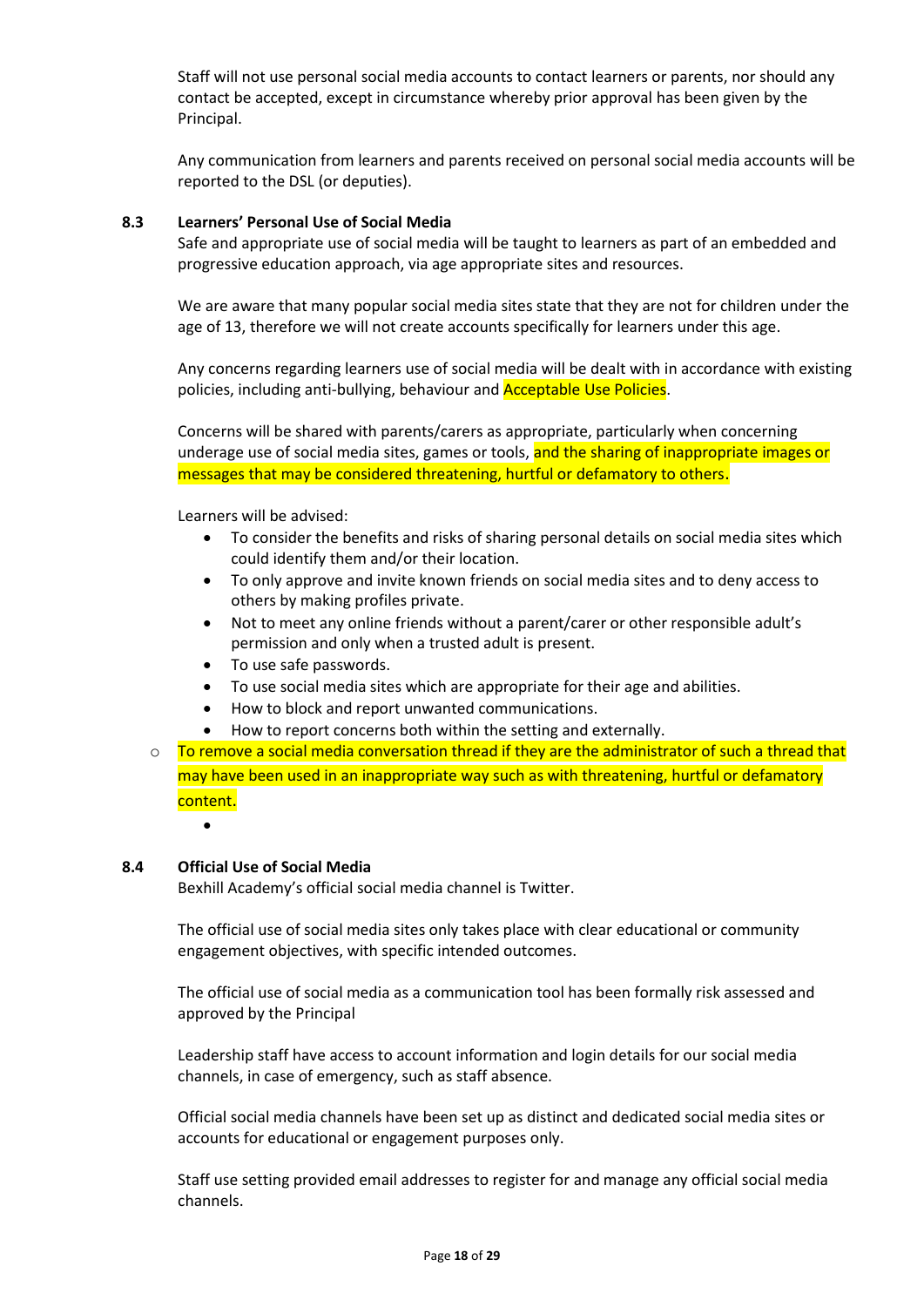Official social media sites are suitably protected and, where possible, run and linked to our website.

Public communications on behalf of the setting will, where appropriate and possible, be read and agreed by at least one other colleague.

Official social media use will be conducted in line with existing policies, including anti-bullying, data protection, confidentiality and child protection.

All communication on official social media platforms will be clear, transparent and open to scrutiny.

Parents/carers and learners will be informed of any official social media use, along with expectations for safe use and action taken to safeguard the community.

Only social media tools which have been risk assessed and approved as suitable for educational purposes will be used.

Any official social media activity involving learners will be moderated if possible.

Parents and carers will be informed of any official social media use with learners; written parental consent will be obtained, as required.

We will ensure that any official social media use does not exclude members of the community who are unable or unwilling to use social media channels.

### *Staff expectations*

Members of staff who follow and/or like our official social media channel will be advised to use dedicated professionals accounts, where possible, to avoid blurring professional boundaries.

If members of staff are participating in online social media activity as part of their capacity as an employee of the setting, they will:

- Sign our social media acceptable use policy.
- Always be professional and aware they are an ambassador for the setting.
- Disclose their official role and position but make it clear that they do not necessarily speak on behalf of the setting.
- Always be responsible, credible, fair and honest, and consider how the information being published could be perceived or shared.
- Always act within the legal frameworks they would adhere to within the workplace including libel, defamation, confidentiality, copyright, data protection and equalities laws.
- Ensure that they have appropriate consent before sharing images on the official social media channel.
- Not disclose information, make commitments or engage in activities on behalf of the setting, unless they are authorised to do so.
- Not engage with any direct or private messaging with current, or past, learners, parents and carers.
- Inform their line manager, the DSL (or deputies) and the Principal of any concerns, such as criticism, inappropriate content or contact from learners.

### **9. Use of Personal Devices and Mobile Phones**

Bexhill Academy recognises that personal communication through mobile technologies is an accepted part of everyday life for pupils, staff and parents/carers, but technologies need to be used safely and appropriately within the setting.

### **9.1 Expectations**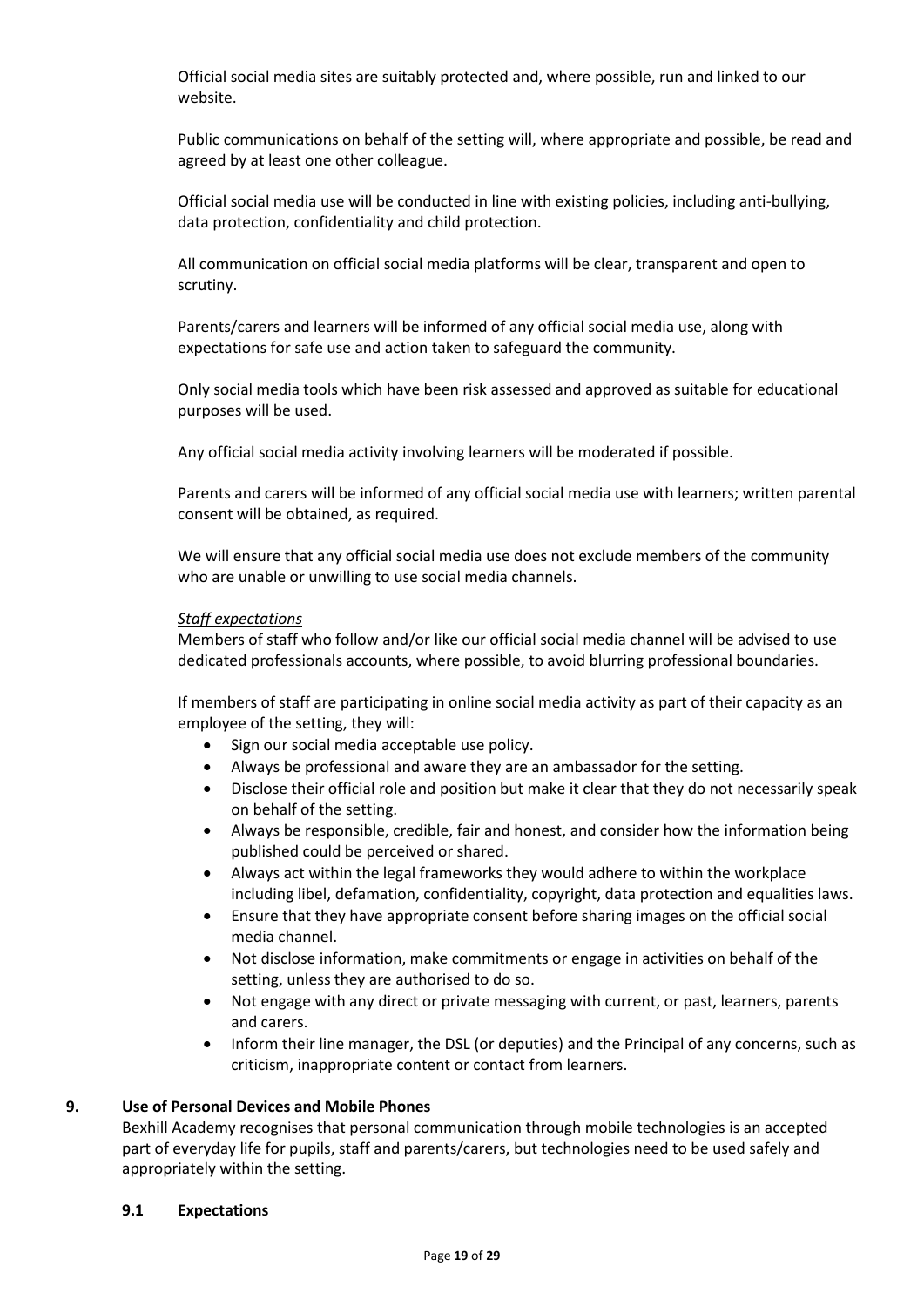All use of personal devices (including but not limited to; tablets, games consoles and 'smart' watches) and mobile phones will take place in accordance with the law and other appropriate policies, such as anti-bullying, behaviour and child protection.

Electronic devices of any kind that are brought onto site are the responsibility of the user.

All members of Bexhill Academy community are advised to take steps to protect their mobile phones or devices from loss, theft or damage; we accept no responsibility for the loss, theft or damage of such items on our premises.

All members of Bexhill Academy community are advised to use passwords/pin numbers to ensure that unauthorised calls or actions cannot be made on their phones or devices; passwords and pin numbers should be kept confidential and mobile phones and personal devices should not be shared.

Mobile phones and personal devices are not permitted to be used in specific areas within the site such as changing rooms and toilets.

The sending of abusive or inappropriate messages or content via mobile phones or personal devices is forbidden by any member of the community; any breaches will be dealt with as part of our behaviour policy.

All members of Bexhill Academy community are advised to ensure that their mobile phones and personal devices do not contain any content which may be offensive, derogatory or would otherwise contravene our behaviour or child protection policies.

### **9.2 Staff Use of Personal Devices and Mobile Phones**

Members of staff will ensure that use of personal phones and devices takes place in accordance with the law, as well as, relevant policy and procedures, such as: confidentiality, child protection, data protection and acceptable use.

Staff will be advised to:

- Keep mobile phones and personal devices in a safe and secure place during lesson time.
- Keep mobile phones and personal devices switched off or switched to 'silent' mode during lesson times.
- Ensure that Bluetooth or other forms of communication (such as 'airdrop') are hidden or disabled during lesson times.
- Not use personal devices during teaching periods, unless written permission has been given by the Principal, such as in emergency circumstances.
- Ensure that any content bought onto site via mobile phones and personal devices are compatible with their professional role and expectations.
- Any pre-existing relationships, which could undermine this, will be discussed with the DSL (or deputies) and Principal.

Staff will not use personal devices:

- To take photos or videos of learners and will only use work-provided equipment for this purpose.
- Directly with learners and will only use work-provided equipment during lessons or educational activities.

If a member of staff breaches our policy, action will be taken in line with our code of conduct/staff behaviour and allegations policy

If a member of staff is thought to have illegal content saved or stored on a mobile phone or personal device or have committed a criminal offence, the police will be contacted.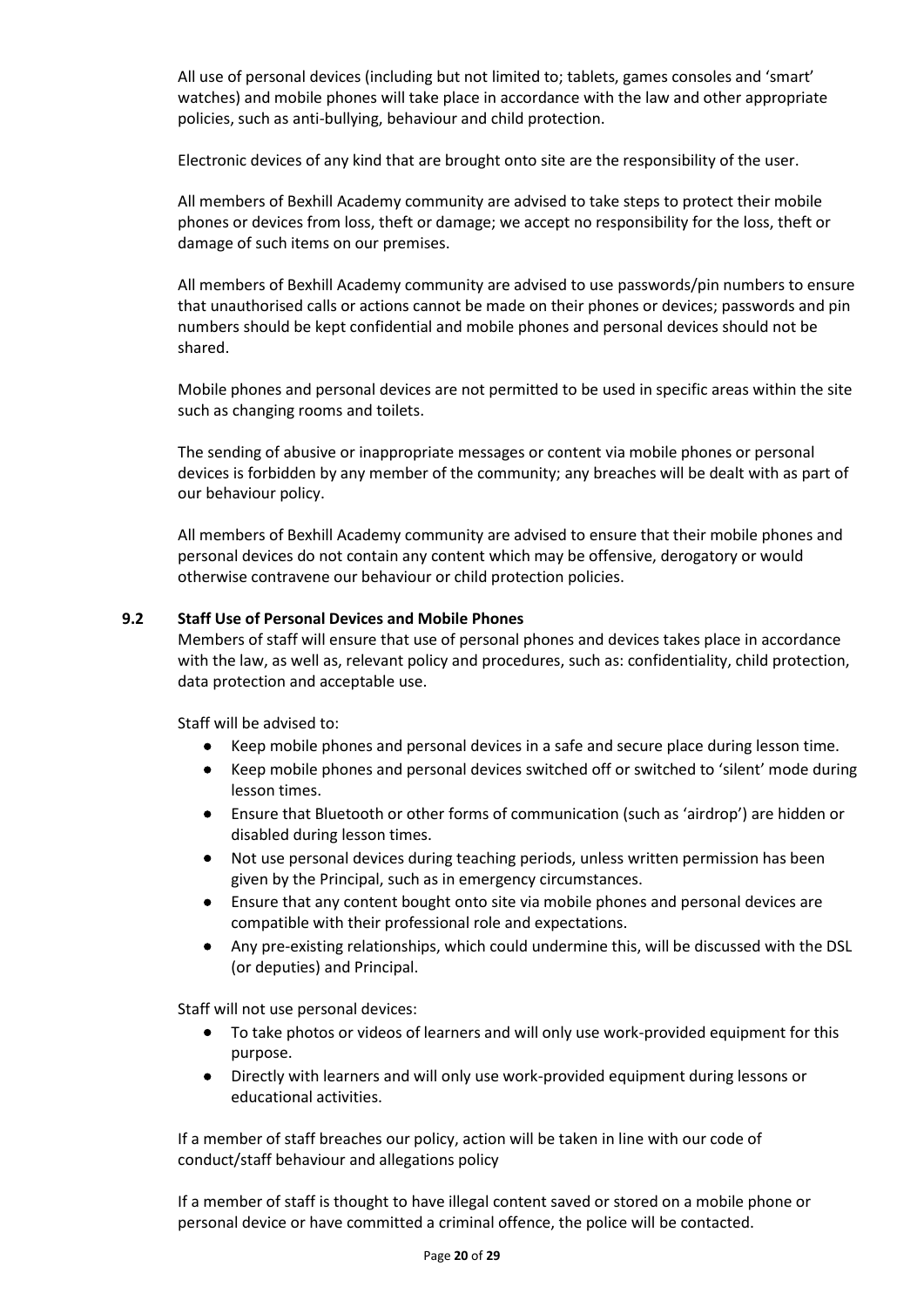### **9.3 Learners' Use of Personal Devices and Mobile Phones**

Learners will be educated regarding the safe and appropriate use of personal devices and mobile phones and will be made aware of boundaries and consequences.

Bexhill Academy expects learners' personal devices and mobile phones to be:-

 Kept in a secure place and switched off during the academy day. Students may have access to their phones on site from the end of the academy day.

o Use of 3G, 4G or 5G networks are not permitted in Bexhill Academy, learners must ensure that mobile data/data roaming is disabled.

If a learner needs to contact his/her parents or carers they will be allowed to use a setting phone.

Parents are advised to contact their child via the setting office; exceptions may be permitted on a case-by-case basis, as approved by the Principal/Senior Leader

Mobile phones or personal devices will not be used by learners during lessons or formal educational time unless as part of an approved and directed curriculum-based activity with consent from a member of staff.

The use of personal mobile phones or devices for a specific education purpose does not mean that blanket use is permitted.

If members of staff have an educational reason to allow learners to use their mobile phones or personal devices as part of an educational activity, it will only take place when approved by the leadership Team.

Mobile phones and personal devices must not be taken into examinations.

Learners found in possession of a mobile phone or personal device during an exam will be reported to the appropriate examining body. This may result in the withdrawal from either that examination or all examinations.

If a learner breaches the policy, the phone or device will be confiscated and will be held in a secure place.

Staff may confiscate a learner's mobile phone or device if they believe it is being used to contravene our behaviour or bullying policy or could contain youth produced sexual imagery (sexting).

Searches of mobile phone or personal devices will only be carried out in accordance with our policy.

Learners mobile phones or devices may be searched by a member of the leadership team, with the consent of the learner or a parent/ carer. Content may be deleted or requested to be deleted, if it contravenes our policies.

[www.gov.uk/government/publications/searching-screening-and-confiscation\)](http://www.gov.uk/government/publications/searching-screening-and-confiscation)

Mobile phones and devices that have been confiscated will be released to parents or carers at a time agreed between the parents/carers and the academy.

If there is suspicion that material on a learner's personal device or mobile phone may be illegal or may provide evidence relating to a criminal offence, the device will be handed over to the police for further investigation.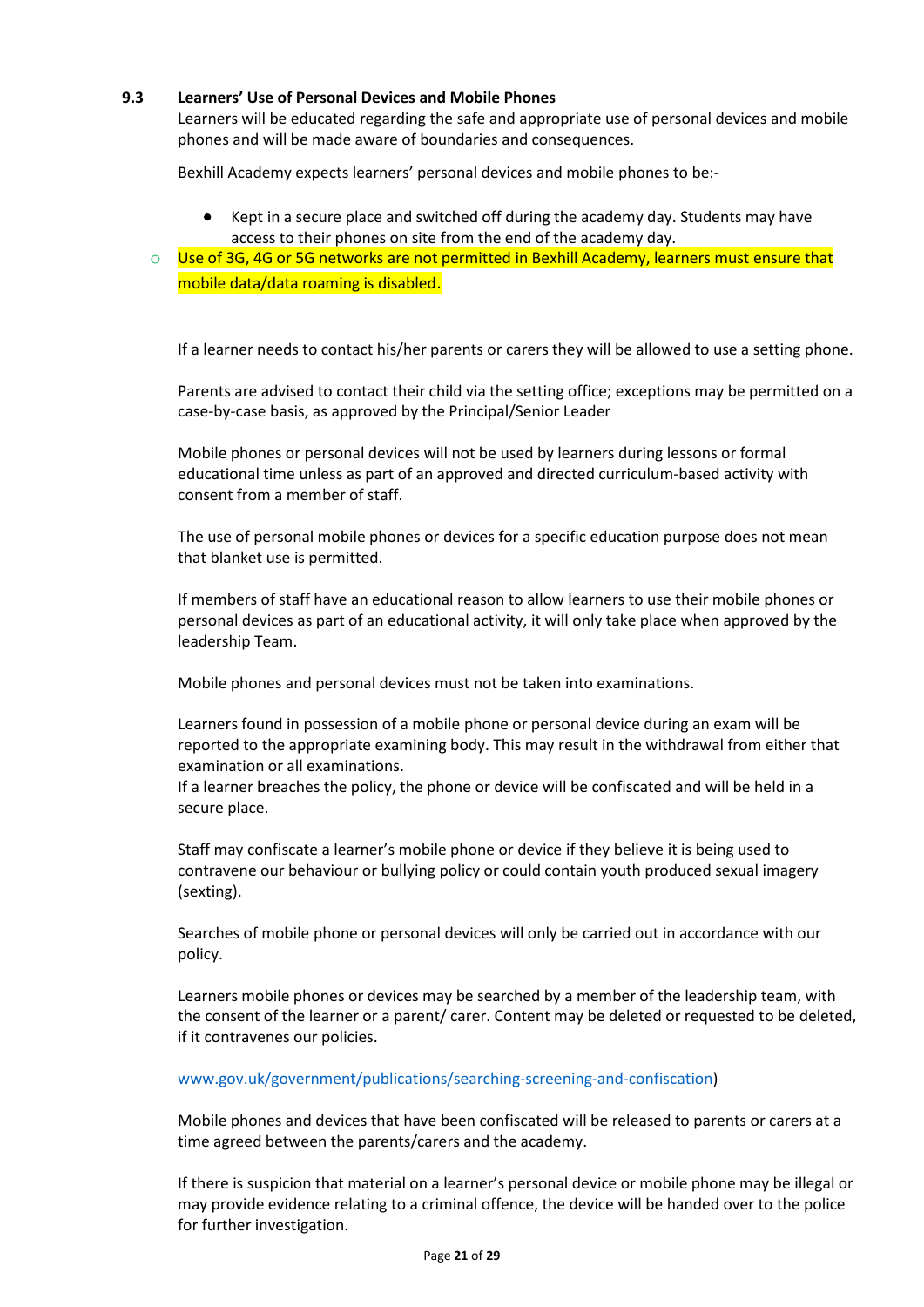### **9.4 Visitors' Use of Personal Devices and Mobile Phones**

Parents/carers and visitors (including volunteers and contractors) must use their mobile phones and personal devices in accordance with our acceptable use policy and other associated policies, such as: anti-bullying, behaviour and child protection.

Members of staff are expected to challenge visitors if they have concerns and will always inform the DSL (or deputies) or Principal of any breaches our policy.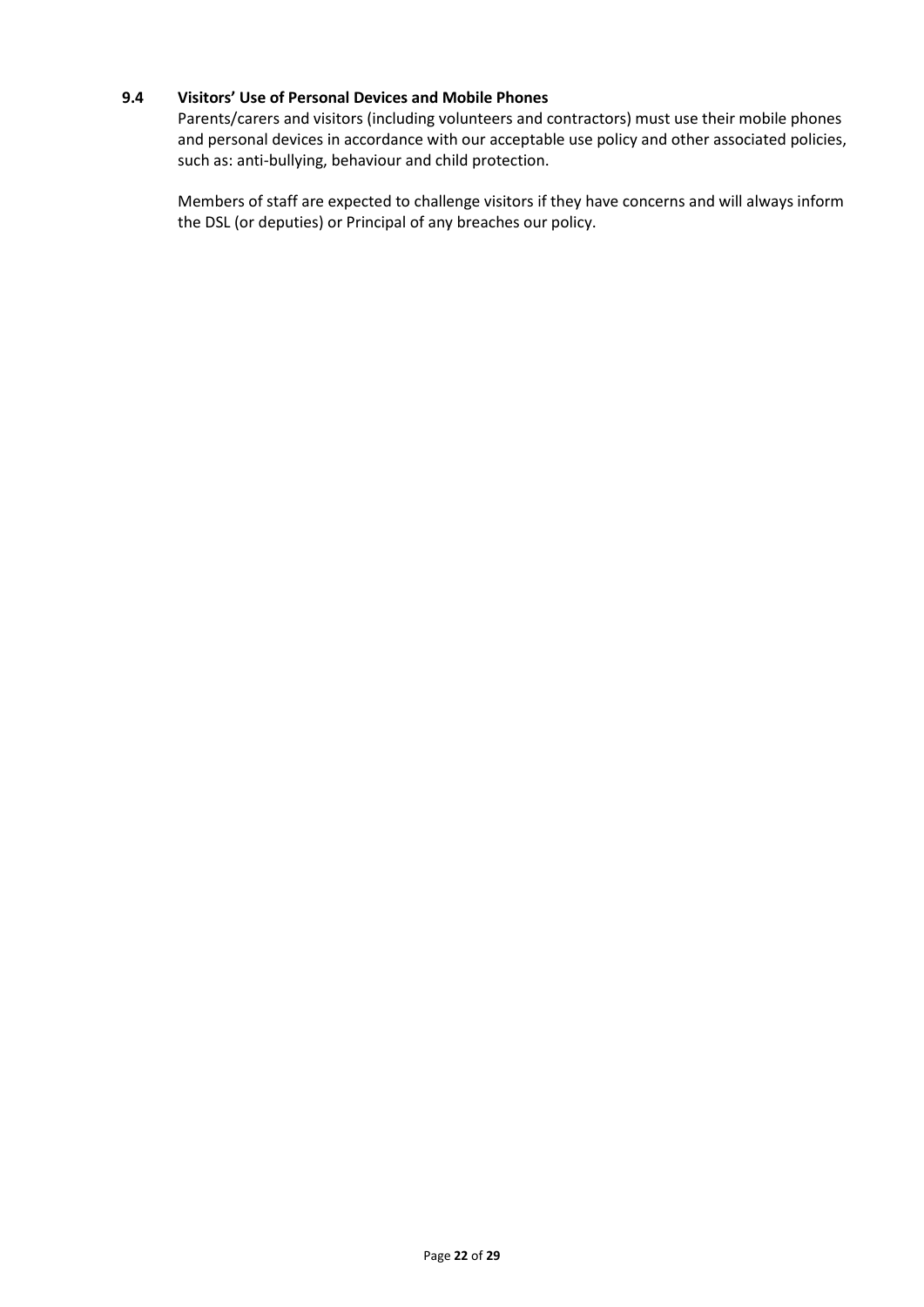### **9.5 Officially provided mobile phones and devices**

Members of staff will be issued with a work phone number and email address, where contact with learners or parents/ carers is required.

Setting mobile phones and devices will be suitably protected via a passcode/password/pin and must only be accessed or used by members of staff.

Setting mobile phones and devices will always be used in accordance with the acceptable use policy and other relevant policies.

### **10. Responding to Online Safety Incidents and Concerns**

All members of the community will be made aware of the reporting procedure for online safety concerns, including breaches of filtering, youth produced sexual imagery/sharing of nudes or semi-nudes/sexting, cyberbullying and illegal content.

All members of the community must respect confidentiality and the need to follow the official procedures for reporting concerns.

Learners, parents and staff will be informed of our complaints procedure and staff will be made aware of the whistleblowing procedure.

We require staff, parents, carers and learners to work in partnership to resolve online safety issues.

After any investigations are completed, we will debrief, identify lessons learnt and implement any policy or curriculum changes as required.

Safeguarding concerns and incidents should be reported to Single Point of Access, in line with East Sussex Safeguarding and Child Protection model policy.

If we are unsure how to proceed with an incident or concern, the DSL (or deputies) will seek advice from the Standards and Learning Effectiveness Service Safeguarding Team.

Where there is suspicion that illegal activity has taken place, we will contact the Standards and Learning Effectiveness Service or Sussex Police using 101, or 999 if there is immediate danger or risk of harm.

If an incident or concern needs to be passed beyond our community (for example if other local settings are involved or the public may be at risk), the DSL or Principal will speak with Sussex Police and/or the Standards and Learning Effectiveness Service first to ensure that potential investigations are not compromised.

### **10.1 Concerns about Learners' Welfare**

The DSL (or deputies) will be informed of any online safety incidents involving safeguarding or child protection concerns.

The DSL (or deputies) will record these issues in line with our child protection policy.

The DSL (or deputies) will ensure that online safety concerns are escalated and reported to relevant agencies in line with the East Sussex Safeguarding Children Partnership thresholds and procedures.

We will inform parents and carers of online safety incidents or concerns involving their child, as and when required.

### **10.2 Staff Misuse**

Any complaint about staff misuse will be referred to the Principal, in accordance with the allegations policy.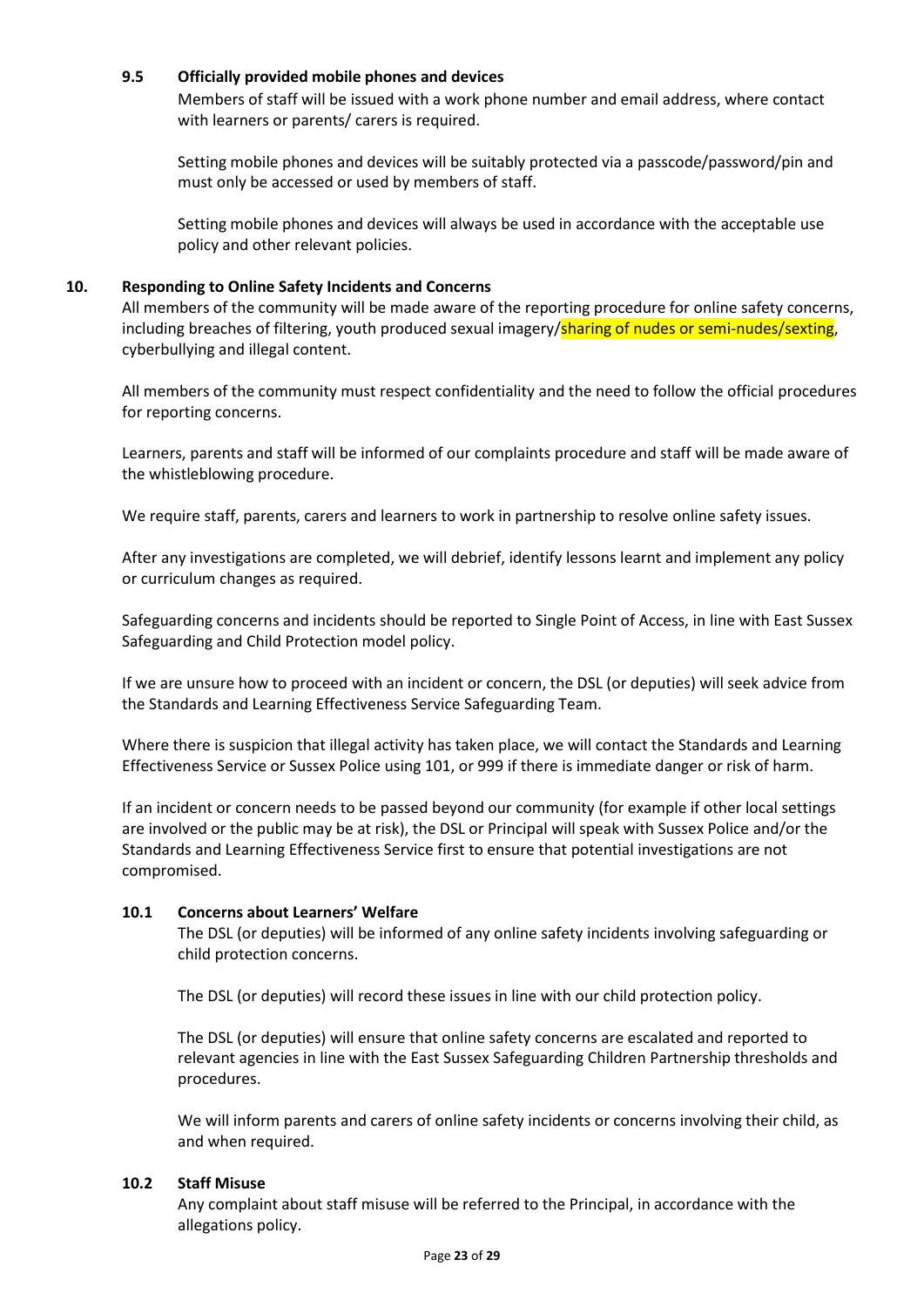Any allegations regarding a member of staff's online conduct will be discussed with the LADO (Local Authority Designated Officer).

Appropriate action will be taken in accordance with our staff behaviour policy/code of conduct.

### **11. Procedures for Responding to Specific Online Incidents or Concerns**

### **11.1 Online Sexual Violence and Sexual Harassment between Children**

Our setting has accessed and understood sexual violence and sexual harassment between children in schools and colleges (2021) guidance and part 5 of Keeping Children Safe in Education September 2021.

Bexhill Academy recognises that sexual violence and sexual harassment between children can take place online and our staff will maintain an attitude of 'it could happen here'. Examples may include; non-consensual sharing of nudes and semi-nudes images and videos, sharing of unwanted explicit content, upskirting, sexualised online bullying, online coercion and threats, unwanted sexual comments and messages on social media, and online sexual exploitation.

Full details of how we will respond to concerns relating to sexual violence and sexual harassment between children can be found within our child protection and anti-bullying policy.

Bexhill Academy recognises that internet brings the potential for the impact of any sexual violence and sexual harassment concerns to extend further than the local community, and for a victim or alleged perpetrator to become marginalised and excluded by online communities.

Bexhill Academy also recognises the potential for repeat victimisation in the future if abusive content continues to exist somewhere online.

Bexhill Academy will ensure that all members of the community are made aware of the potential social, psychological and criminal consequences of online sexual violence and sexual harassment between children by implementing a range of age and ability appropriate educational methods as part of our PSHE and RSE curriculum.

We will ensure that all members of the community are aware of sources of support regarding online sexual violence and sexual harassment between children.

We will respond to concerns regarding online sexual violence and sexual harassment between children, regardless of whether the incident took place on our premises or using our equipment.

If made aware of online sexual violence and sexual harassment, we will:

- Immediately notify the DSL (or deputy) and act in accordance with our child protection and anti-bullying policies.
- If content is contained on learners electronic devices, they will be managed in accordance with the DfE ['searching screening and confiscation'](https://www.gov.uk/government/publications/searching-screening-and-confiscation) advice.
- Provide the necessary safeguards and support for all learners involved, such as offering specific advice on blocking, reporting and removing online content, as well as providing appropriate counselling/pastoral support.
- Implement appropriate sanctions in accordance with our behaviour policy.
- Inform parents and carers, if appropriate, about the incident and how it is being managed.
- If appropriate, make a referral to partner agencies, such as Children's Social Care and/or the Police.
- If the concern involves children and young people at a different educational setting, work in partnership with other DSLs to ensure appropriate safeguarding action is taken in the wider local community.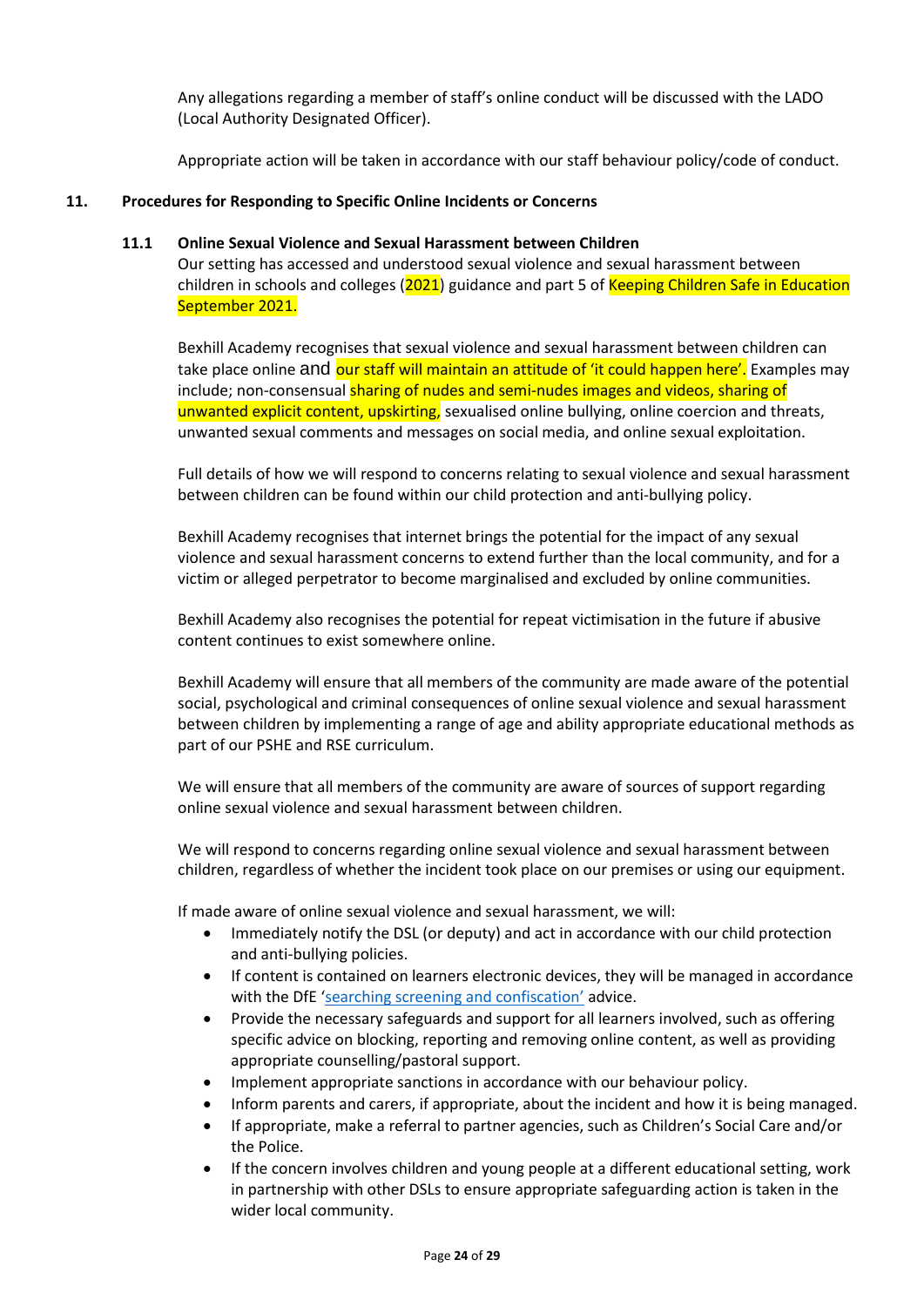- If a criminal offence has been committed, the DSL (or deputy) will discuss this with Sussex Police first to ensure that investigations are not compromised.
- Review the handling of any incidents to ensure that best practice was implemented, and policies/procedures are appropriate.

### **11.2 Youth Produced Sexual Imagery ('Sharing nudes and semi nudes')**

Bexhill Academy recognises youth produced sexual imagery (known as "sharing nudes and semi nudes") as a safeguarding issue; all concerns will be reported to and dealt with by the DSL (or deputy).

We will follow the advice as set out in the non-statutory UKCCIS guidance: UK Council for Internet Safety (UKCIS), Sharing nudes and [semi-nudes:](https://www.gov.uk/government/publications/sharing-nudes-and-semi-nudes-advice-for-education-settings-working-with-children-and-young-people) advice for education settings working with [children](https://www.gov.uk/government/publications/sharing-nudes-and-semi-nudes-advice-for-education-settings-working-with-children-and-young-people) and young people,.

Bexhill Academy will ensure that all members of the community are made aware of the potential social, psychological and criminal consequences of **sharing nudes and semi nudes (or sexting)** by implementing preventative approaches, via a range of age and ability appropriate educational methods.

We will ensure that all members of the community are aware of sources of support regarding youth produced sexual imagery.

We will respond to concerns regarding youth produced sexual imagery, regardless of whether the incident took place on/off site or using setting provided or personal equipment.

We will not:

- $\circ$  View any images suspected of being youth produced sexual imagery, unless there is a clear need or reason to do so in order to safeguard the child or young person. If it is necessary to view the image(s) in order to safeguard the child or young person, the image will only be viewed by the DSL (or deputy DSL) and their justification for viewing the image will be clearly documented.– **in most cases, images or videos should not be viewed**
- $\circ$  Send, share, save or make copies of content suspected to be an indecent image of a child (i.e. youth produced sexual imagery) and will not allow or request learners to do so.

If made aware of an incident involving the creation or distribution of youth produced sexual imagery, we will:

- Act in accordance with our child protection policies and the relevant East Sussex Safeguarding Child Partnership's procedures.
- Ensure the DSL (or deputy) responds in line with the UK Council for Internet Safety (UKCIS), Sharing nudes and [semi-nudes:](https://www.gov.uk/government/publications/sharing-nudes-and-semi-nudes-advice-for-education-settings-working-with-children-and-young-people) advice for education settings working with [children](https://www.gov.uk/government/publications/sharing-nudes-and-semi-nudes-advice-for-education-settings-working-with-children-and-young-people) and young peopleguidance.
- Store the device securely.
- If an indecent image has been taken or shared on our network or devices, we will act to block access to all users and isolate the image.
- Carry out a risk assessment which considers any vulnerability of learners involved; including carrying out relevant checks with other agencies.
- Inform parents and carers, if appropriate, about the incident and how it is being managed.
- Make a referral to Children's Social Care and/or the Police, as appropriate.
- Provide the necessary safeguards and support for learners, such as offering counselling or pastoral support.
- Implement appropriate sanctions in accordance with our behaviour policy but taking care not to further traumatise victims where possible.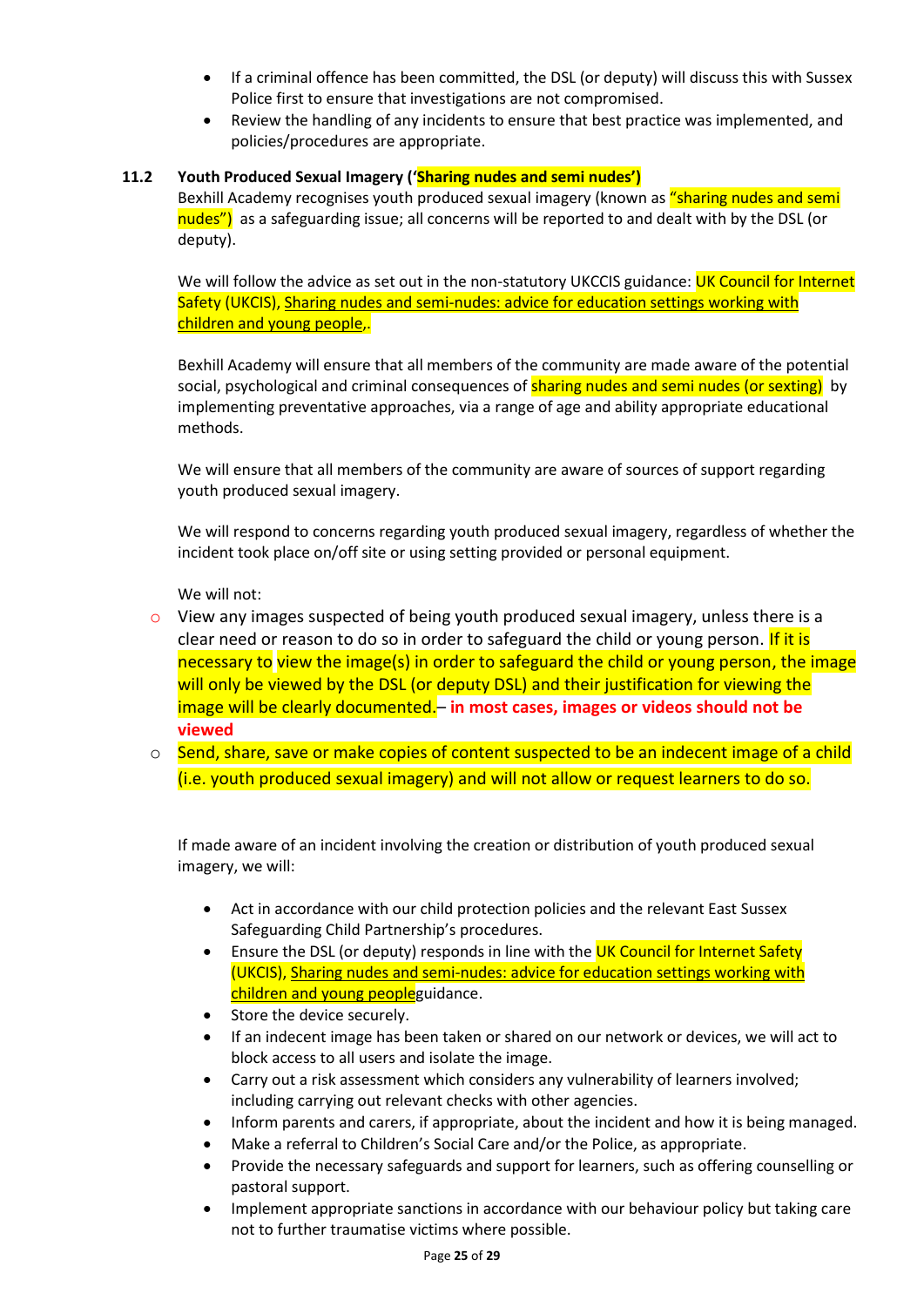- Consider the deletion of images in accordance with the UK Council for Internet Safety (UKCIS), Sharing nudes and [semi-nudes:](https://www.gov.uk/government/publications/sharing-nudes-and-semi-nudes-advice-for-education-settings-working-with-children-and-young-people) advice for education settings working with [children](https://www.gov.uk/government/publications/sharing-nudes-and-semi-nudes-advice-for-education-settings-working-with-children-and-young-people) and young people guidance.
- Images will only be deleted once the DSL has confirmed that other agencies do not need to be involved; and are sure that to do so would not place a child at risk or compromise an investigation.
- Review the handling of any incidents to ensure that best practice was implemented; the leadership team will also review and update any management procedures, where necessary.

### **11.3 Online Child Sexual Abuse and Exploitation (including child criminal exploitation)**

Bexhill Academy will ensure that all members of the community are aware of online child sexual abuse including exploitation and grooming, the consequences, possible approaches which may be employed by offenders to target children and how to respond to concerns.

Bexhill Academy recognises online child sexual abuse and exploitation (including criminal exploitation) as a safeguarding issue and, as such, all concerns will be reported to and dealt with by the DSL (or deputy).

We will implement preventative approaches for online child sexual abuse and exploitation (including criminal exploitation) via a range of age and ability appropriate education for learners, staff and parents/carers.

We will ensure that all members of the community are aware of the support available regarding online child sexual abuse and exploitation (including criminal exploitation), both locally and nationally.

We will ensure that the 'Click CEOP' report button is visible and available to learners and other members of our community. This can be accessed via the Website.

If made aware of incident involving online child sexual abuse and exploitation (including criminal exploitation), we will:

- Act in accordance with our child protection policies and the relevant East Sussex Safeguarding Child Partnership's procedures.
- If appropriate, store any devices involved securely.
- Make a referral to Children's Social Care (if required/ appropriate) and immediately inform the police via 101 (or 999 if a child is at immediate risk)
- Carry out a risk assessment which considers any vulnerabilities of pupil(s) involved (including carrying out relevant checks with other agencies).
- Inform parents/carers about the incident and how it is being managed.
- Provide the necessary safeguards and support for learners, such as, offering counselling or pastoral support.
- Review the handling of any incidents to ensure that best practice is implemented; leadership team will review and update any management procedures, where necessary.

We will respond to concerns regarding online child sexual abuse and exploitation (including criminal exploitation), regardless of whether the incident took place on our premises or using setting provided or personal equipment.

Where possible, learners will be involved in decision making and if appropriate, will be empowered to report concerns such as via the Click CEOP report: [www.ceop.police.uk/safety](http://www.ceop.police.uk/safety-centre/)[centre/](http://www.ceop.police.uk/safety-centre/)

If we are unclear whether a criminal offence has been committed, the DSL (or deputy) will obtain advice immediately through the Standards and Learning Effectiveness Service and/or Police.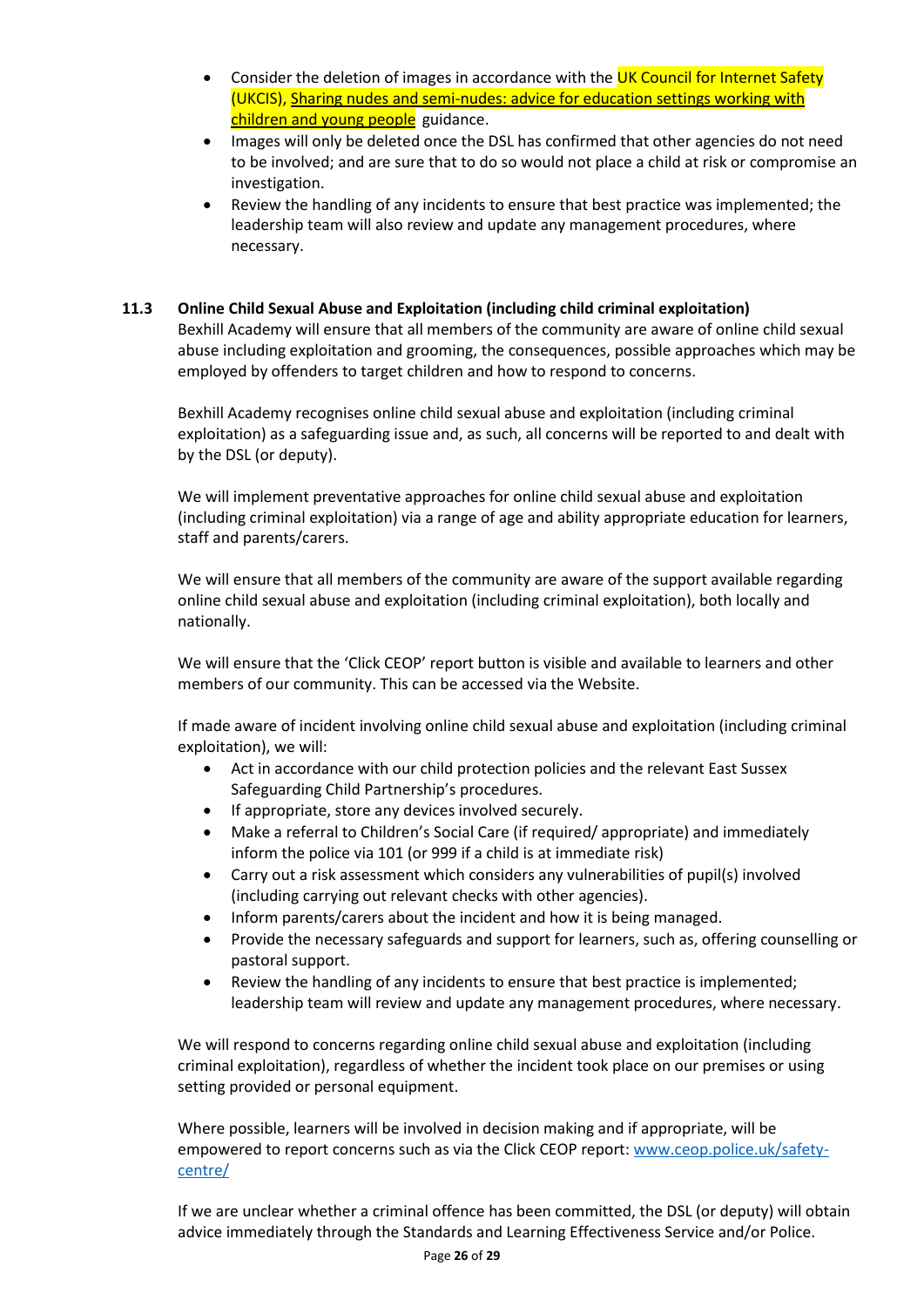If learners at other settings are believed to have been targeted, the DSL (or deputy) will seek support from the Police and/or the Standards and Learning Effectiveness Service first to ensure that potential investigations are not compromised.

# **11.4 Indecent Images of Children (IIOC)**

Bexhill Academy will ensure that all members of the community are made aware of the possible consequences of accessing Indecent Images of Children (IIOC).

We will respond to concerns regarding IIOC on our equipment and/or personal equipment, even if access took place off site.

We will seek to prevent accidental access to IIOC by using an internet Service provider (ISP) which subscribes to the Internet Watch Foundation block list and by implementing appropriate filtering, firewalls and anti-spam software.

If we are unclear if a criminal offence has been committed, the DSL (or deputy) will obtain advice immediately through the Police and/or the Standards and Learning Effectiveness Service.

If made aware of IIOC, we will:

- Act in accordance with our child protection policy and the relevant East Sussex Safeguarding Child Partnership's procedures.
- Store any devices involved securely.
- Immediately inform appropriate organisations, such as the Internet Watch Foundation (IWF), Sussex police or the LADO.

If made aware that a member of staff or a learner has been inadvertently exposed to indecent images of children, we will:

- Ensure that the DSL (or deputy DSL) is informed.
- Ensure that the URLs (webpage addresses) which contain the suspect images are reported to the Internet Watch Foundation via [www.iwf.org.uk](https://www.iwf.org.uk/) .
- Ensure that any copies that exist of the image, for example in emails, are deleted.
- Report concerns, as appropriate to parents and carers.

If made aware that indecent images of children have been found on the setting provided devices, we will:

- Ensure that the DSL (or deputy DSL) is informed.
- Ensure that the URLs (webpage addresses) which contain the suspect images are reported to the Internet Watch Foundation via [www.iwf.org.uk](https://www.iwf.org.uk/) .
- Ensure that any copies that exist of the image, for example in emails, are deleted.
- Inform the police via 101 (999 if there is an immediate risk of harm) and children's social services (as appropriate).
- Only store copies of images (securely, where no one else has access to them and delete all other copies) at the request of the police only.
- Report concerns, as appropriate to parents and carers.

If made aware that a member of staff is in possession of indecent images of children on setting provided devices, we will:

- Ensure that the Principal is informed in line with our managing allegations against staff policy.
- Inform the Local Authority Designated Officer (LADO) and other relevant organisations in accordance with our managing allegations against staff policy.
- Quarantine any devices until police advice has been sought.

### **11.5 Cyberbullying**

All staff at Bexhill Academy understand that children are capable of abusing their peers online.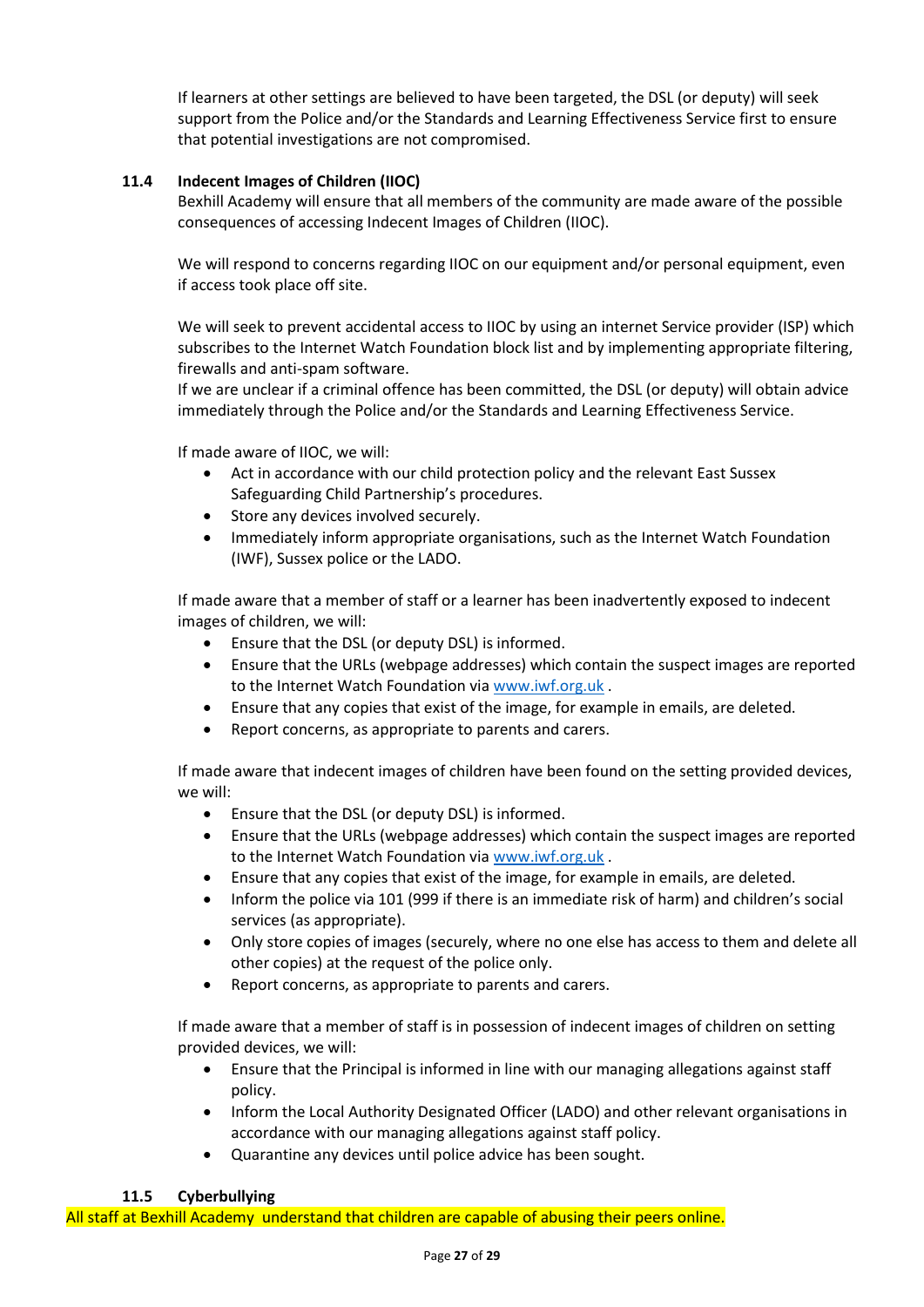Cyberbullying, along with all other forms of bullying, will not be tolerated at Bexhill Academy

Full details of how we will respond to cyberbullying are set out in our anti-bullying policy.

### **11.6 Cybercrime**

- Bexhill Academy will ensure that all members of the community are aware that children with particular skill and interest in computing and technology may inadvertently or deliberately stray into cyberdependent crime.
- If there are concerns about a child in this area, the designated safeguarding lead (or a deputy), will consider referring into the Cyber Choices programme.
- We will seek advice from Cyber Choices, 'NPCC- When to call the Police' and National CyberSecurity Centre.

### **11.7 Online Hate**

Online hate content, directed towards or posted by, specific members of the community will not be tolerated at Bexhill Academy and will be responded to in line with existing policies, including anti-bullying and behaviour.

All members of the community will be advised to report online hate in accordance with relevant policies and procedures.

The Police will be contacted if a criminal offence is suspected.

If we are unclear on how to respond, or whether a criminal offence has been committed, the DSL (or deputy DSL) will obtain advice through the Standards and Learning Effectiveness Service and/or Sussex Police.

### **11.8 Online Radicalisation and Extremism**

 Bexhill Academy will ensure that all members of the community are made aware of the role of the internet as a tool for radicalisation

We will take all reasonable precautions to ensure that learners and staff are safe from terrorist and extremist material when accessing the internet on site.

If we are concerned that a child or parent/carer may be at risk of radicalisation online, the DSL (or deputy DSL) will be informed immediately, and action will be taken in line with our child protection policy.

If we are concerned that member of staff may be at risk of radicalisation online, the Principal will be informed immediately, and action will be taken in line with the child protection and allegations policies.

### **12. Useful Links for Educational Settings**

### **East Sussex Support and Guidance:**

- East Sussex County Council Early Years Support & Intervention Team
	- o Call: 01323 463026
	- o Email: [childcare.support@eastsussex.gov.uk](mailto:childcare.support@eastsussex.gov.uk)
- If you are concerned about a child in East Sussex contact SPOA (Single Point of Advice) on 01323 464222 o[r 0-19.SPOA@eastsussex.gov.uk](mailto:0-19.SPOA@eastsussex.gov.uk)
- Standards and Learning Effectiveness Service (SLES): [SLES.Safeguarding@eastsussex.gov.uk](mailto:SLES.Safeguarding@eastsussex.gov.uk) East Sussex Schools ICT Service: Richard May [Richard.May@eastsussex.gov.uk](mailto:Richard.May@eastsussex.gov.uk)